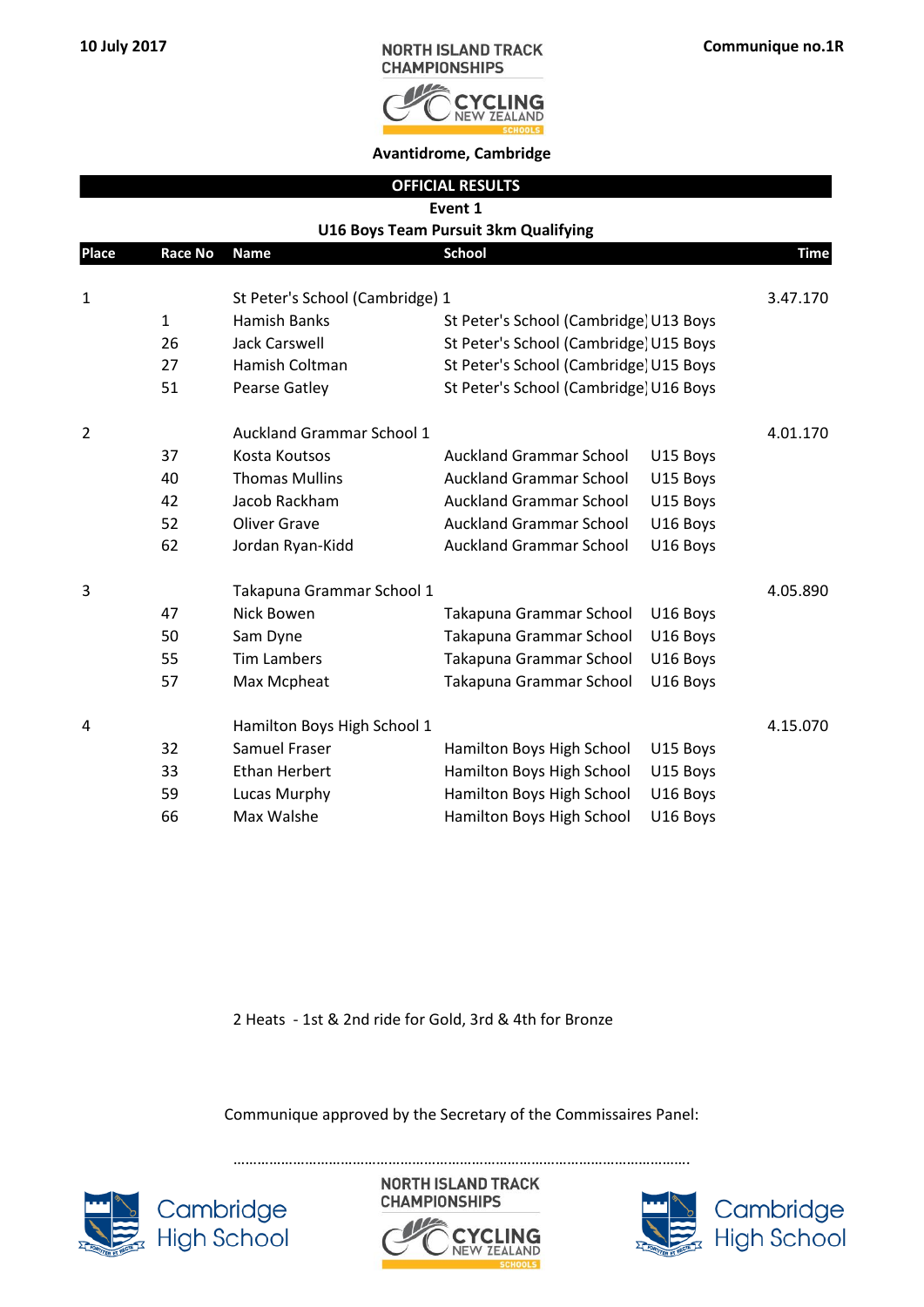

**Avantidrome, Cambridge**

|                | <b>OFFICIAL RESULTS</b> |                                        |                                                |           |             |  |
|----------------|-------------------------|----------------------------------------|------------------------------------------------|-----------|-------------|--|
|                |                         |                                        | Event 2                                        |           |             |  |
|                |                         |                                        | U16 Girs Team Pursuit 3km Qualifying           |           |             |  |
| <b>Place</b>   | Race No                 | <b>Name</b>                            | <b>School</b>                                  |           | <b>Time</b> |  |
| 1              |                         | Baradene College of the Sacred Heart 2 |                                                |           | 4.11.629    |  |
|                | 134                     | Aimee Blackmore                        | Baradene College of the Sacred Heart U15 Girls |           |             |  |
|                | 152                     | Lara Hopkinson                         | Baradene College of the Sacred Heart           | U16 Girls |             |  |
|                | 154                     | Olivia Hyland                          | Baradene College of the Sacred Heart           | U16 Girls |             |  |
|                | 136                     | Jorja Clouth                           | Baradene College of the Sacred Heart           | U15 Girls |             |  |
| $\overline{2}$ |                         | Cambridge High School 7                |                                                |           | 4.16.028    |  |
|                | 144                     | <b>Summer Williams</b>                 | Cambridge High School                          | U15 Girls |             |  |
|                | 147                     | Zoe Croton                             | Cambridge High School                          | U16 Girls |             |  |
|                | 150                     | Amy Gregan                             | Cambridge High School                          | U16 Girls |             |  |
|                | 155                     | Nina Sardelich                         | Cambridge High School                          | U16 Girls |             |  |
| 3              |                         | Epsom Girls Grammar School 1           |                                                |           | 4.23.479    |  |
|                | 145                     | Lily Brinsdon                          | Epsom Girls Grammar School                     | U15 Girls |             |  |
|                | 158                     | Ella Wyllie                            | Epsom Girls Grammar School                     | U16 Girls |             |  |
|                | 159                     | Annabel Brown                          | Epsom Girls Grammar School                     | U16 Girls |             |  |
| 4              |                         | Baradene College of the Sacred Heart 1 |                                                |           |             |  |
|                | 121                     | Emma Blackmore                         | Baradene College of the Sacred Heart U13 Girls |           | 4.33.710    |  |
|                | 133                     | Sadie Walker                           | Baradene College of the Sacred Heart           | U14 Girls |             |  |
|                | 139                     | Alexandra Galvin                       | Baradene College of the Sacred Heart           | U15 Girls |             |  |
|                | 191                     | Elyse Old                              | Baradene College of the Sacred Heart           | U15 Girls |             |  |
| 5              |                         | Cambridge High School 6                |                                                |           | 4.36.504    |  |
|                | 140                     |                                        | Tia Hastings-Thurgood Cambridge High School    | U15 Girls |             |  |
|                | 149                     |                                        | Jessica Goonan Cambridge High School           | U16 Girls |             |  |
|                | 151                     | Ashleigh Halse                         | Cambridge High School                          | U16 Girls |             |  |
|                | 157                     | Olivia Sulzberger                      | Cambridge High School                          | U16 Girls |             |  |
| 6              |                         | Takapuna Grammar School 7              |                                                |           | 4.44.060    |  |
|                | 125                     | Lizzie Chapman                         | Takapuna Grammar School                        | U14 Girls |             |  |
|                | 127                     | Ella Mckinney                          | Takapuna Grammar School                        | U14 Girls |             |  |
|                | 137                     | <b>Erin Cutts</b>                      | Takapuna Grammar School                        | U15 Girls |             |  |

3 Heats - 1st & 2nd ride for Gold, 3rd & 4th for Bronze

Communique approved by the Secretary of the Commissaires Panel:



**NORTH ISLAND TRACK CHAMPIONSHIPS CLING** 

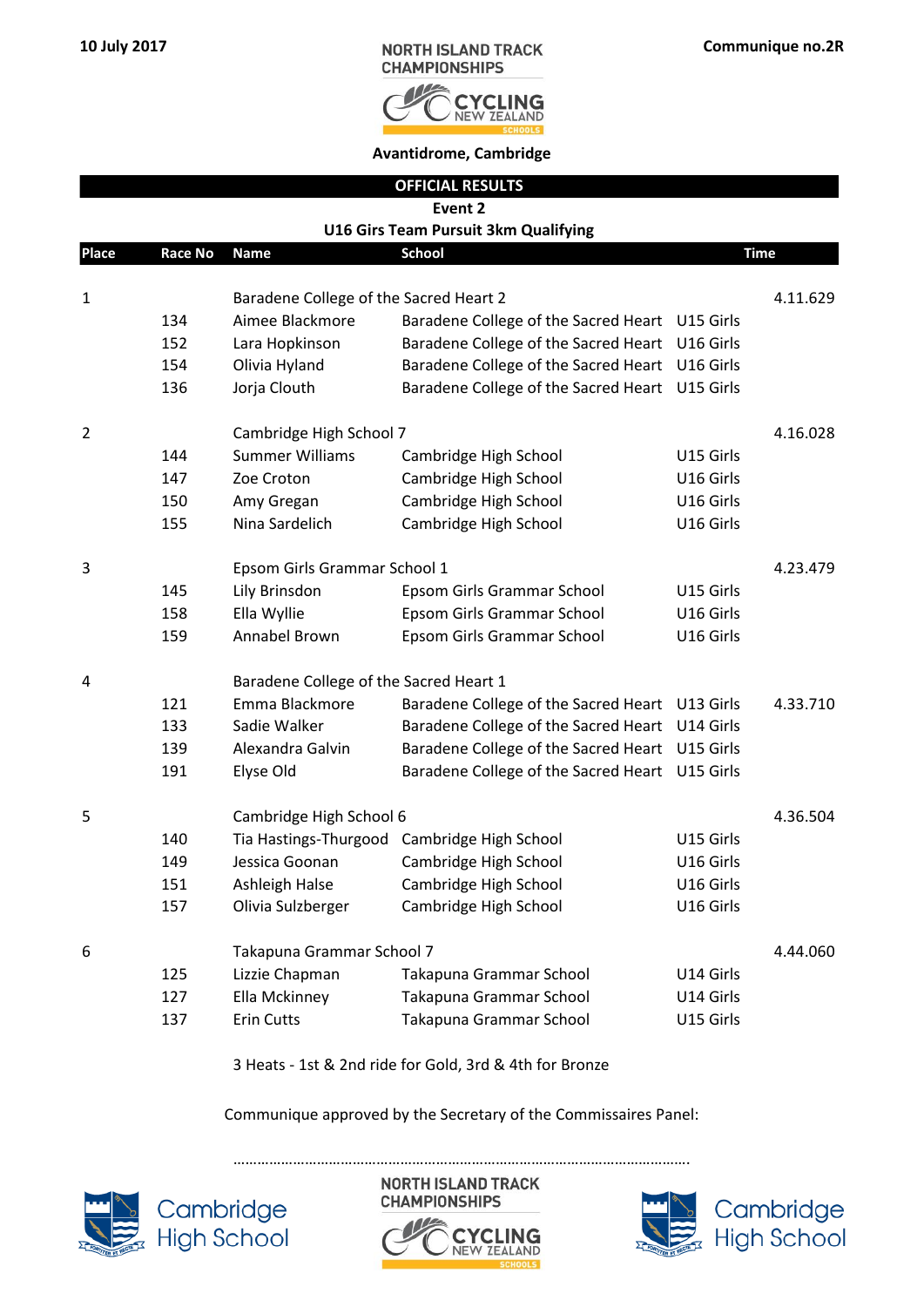

|                | <b>OFFICIAL RESULTS</b><br>Event 3 |                                     |                                                               |          |             |  |
|----------------|------------------------------------|-------------------------------------|---------------------------------------------------------------|----------|-------------|--|
|                |                                    |                                     | <b>U20 Boys Team Pursuit 3km Qualifying</b>                   |          |             |  |
| Place          | <b>Race No</b>                     | <b>Name</b>                         | <b>School</b>                                                 |          | <b>Time</b> |  |
|                |                                    |                                     |                                                               |          |             |  |
| $\mathbf 1$    |                                    | Hamilton Boys High School 4         |                                                               |          | 3.28.470    |  |
|                | 85                                 | <b>Archie Martin</b>                | Hamilton Boys High School                                     | U17 Boys |             |  |
|                | 89                                 | La'chlan Robertson                  | Hamilton Boys High School                                     | U17 Boys |             |  |
|                | 97                                 |                                     | Fergus Washington-Smith Hamilton Boys High School             | U17 Boys |             |  |
|                | 98                                 | Kiaan Watts                         | Hamilton Boys High School                                     | U17 Boys |             |  |
| $\overline{2}$ |                                    | <b>Auckland Grammar School 5</b>    |                                                               |          | 3.29.810    |  |
|                | 70                                 | Campbell Baxter                     | <b>Auckland Grammar School</b>                                | U17 Boys |             |  |
|                | 81                                 | Christophe Kerby                    | <b>Auckland Grammar School</b>                                | U17 Boys |             |  |
|                | 111                                | Oliver Ward                         | <b>Auckland Grammar School</b>                                | U20 Boys |             |  |
|                | 112                                | Aaron Wyllie                        | <b>Auckland Grammar School</b>                                | U20 Boys |             |  |
| 3              |                                    | Cambridge High School 3             |                                                               |          | 3.34.160    |  |
|                | 67                                 | Reuben Webster                      | Cambridge High School                                         | U16 Boys |             |  |
|                | 94                                 | Josh Sturm                          | Cambridge High School                                         | U17 Boys |             |  |
|                | 93                                 | <b>Tait Somervell</b>               | Cambridge High School                                         | U17 Boys |             |  |
|                | 110                                | Jarred Treymane                     | Cambridge High School                                         | U20 Boys |             |  |
| 4              |                                    | Saint Kentigern College 1           |                                                               |          | 3.39.470    |  |
|                | 28                                 | <b>Ben Connell</b>                  | Saint Kentigern College                                       | U15 Boys |             |  |
|                | 71                                 | Zachary Cantell-Roberts             | Saint Kentigern College                                       | U17 Boys |             |  |
|                | 84                                 | <b>Cameron Manley</b>               | Saint Kentigern College                                       | U17 Boys |             |  |
|                | 96                                 | Callum Walsh                        | Saint Kentigern College                                       | U17 Boys |             |  |
|                |                                    |                                     |                                                               |          |             |  |
| 5              |                                    | Palmerston North Boys High School 1 |                                                               |          | 3.42.340    |  |
|                | 54                                 |                                     | Aiden Jones <b>Ralmerston North Boys High School U16 Boys</b> |          |             |  |
|                | 61                                 | Michael Richmond                    | Palmerston North Boys High School U16 Boys                    |          |             |  |
|                | 72                                 | Angus Claasen                       | Palmerston North Boys High School U17 Boys                    |          |             |  |
|                | 75                                 | <b>Ethan Craine</b>                 | Palmerston North Boys High School U17 Boys                    |          |             |  |
| 6              |                                    | Cambridge High School 2             |                                                               |          | 3.46.410    |  |
|                | 14                                 | <b>Matt Davis</b>                   | Cambridge High School                                         | U14 Boys |             |  |
|                | 63                                 | Liam Simmonds                       | Cambridge High School                                         | U16 Boys |             |  |
|                | 91                                 | Ruben Sargent                       | Cambridge High School                                         | U17 Boys |             |  |
|                | 104                                | Nic Dallas                          | Cambridge High School                                         | U20 Boys |             |  |

Communique approved by the Secretary of the Commissaires Panel:



Cambridge<br>High School



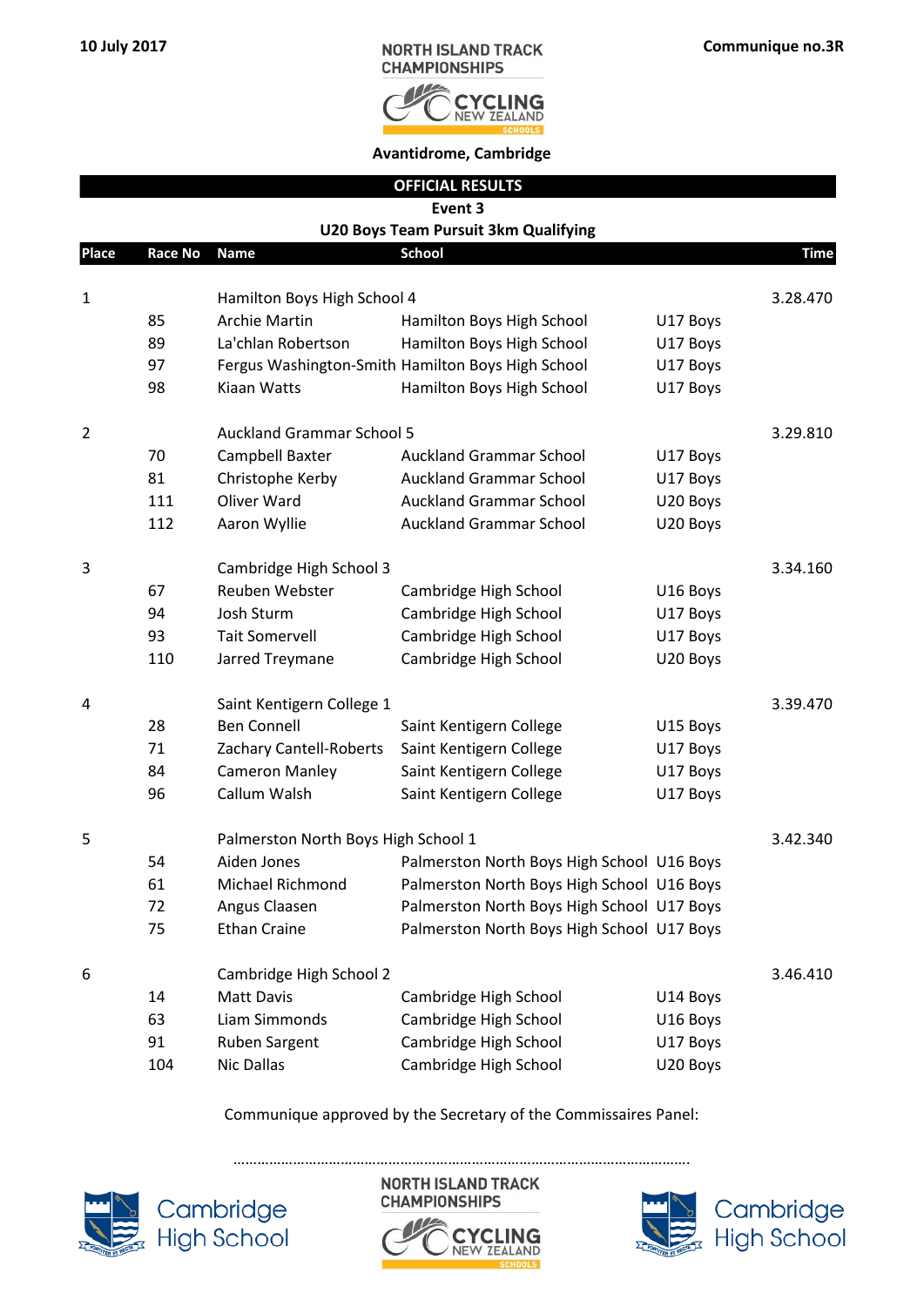

| <b>OFFICIAL RESULTS</b>              |  |
|--------------------------------------|--|
| Event 3                              |  |
| U20 Boys Team Pursuit 3km Qualifying |  |

| Place | Race No | <b>Name</b>               | <b>School</b>                  |           | Time     |
|-------|---------|---------------------------|--------------------------------|-----------|----------|
| 7     |         | Auckland Grammar School 6 |                                |           | 3.55.130 |
|       | 79      | Alex Fogelberg            | <b>Auckland Grammar School</b> | U17 Boys  |          |
|       | 90      | Christian Rush            | <b>Auckland Grammar School</b> | U17 Boys  |          |
|       | 105     | Hamish Ducat              | <b>Auckland Grammar School</b> | U20 Boys  |          |
|       | 106     | Dalton Hiley              | <b>Auckland Grammar School</b> | U20 Boys  |          |
| 8     |         | Takapuna Grammar School 4 |                                |           | 4.02.710 |
|       | 82      | Nick Little               | Takapuna Grammar School        | U17 Boys  |          |
|       | 92      | Jake Saussey              | Takapuna Grammar School        | U17 Boys  |          |
|       | 95      | Sam Upton                 | Takapuna Grammar School        | U17 Boys  |          |
|       | 170     | Renee Young               | Takapuna Grammar School        | U17 Girls |          |

4 Heats - 1st & 2nd ride for Gold, 3rd & 4th for Bronze

Communique approved by the Secretary of the Commissaires Panel:



**NORTH ISLAND TRACK CHAMPIONSHIPS** 



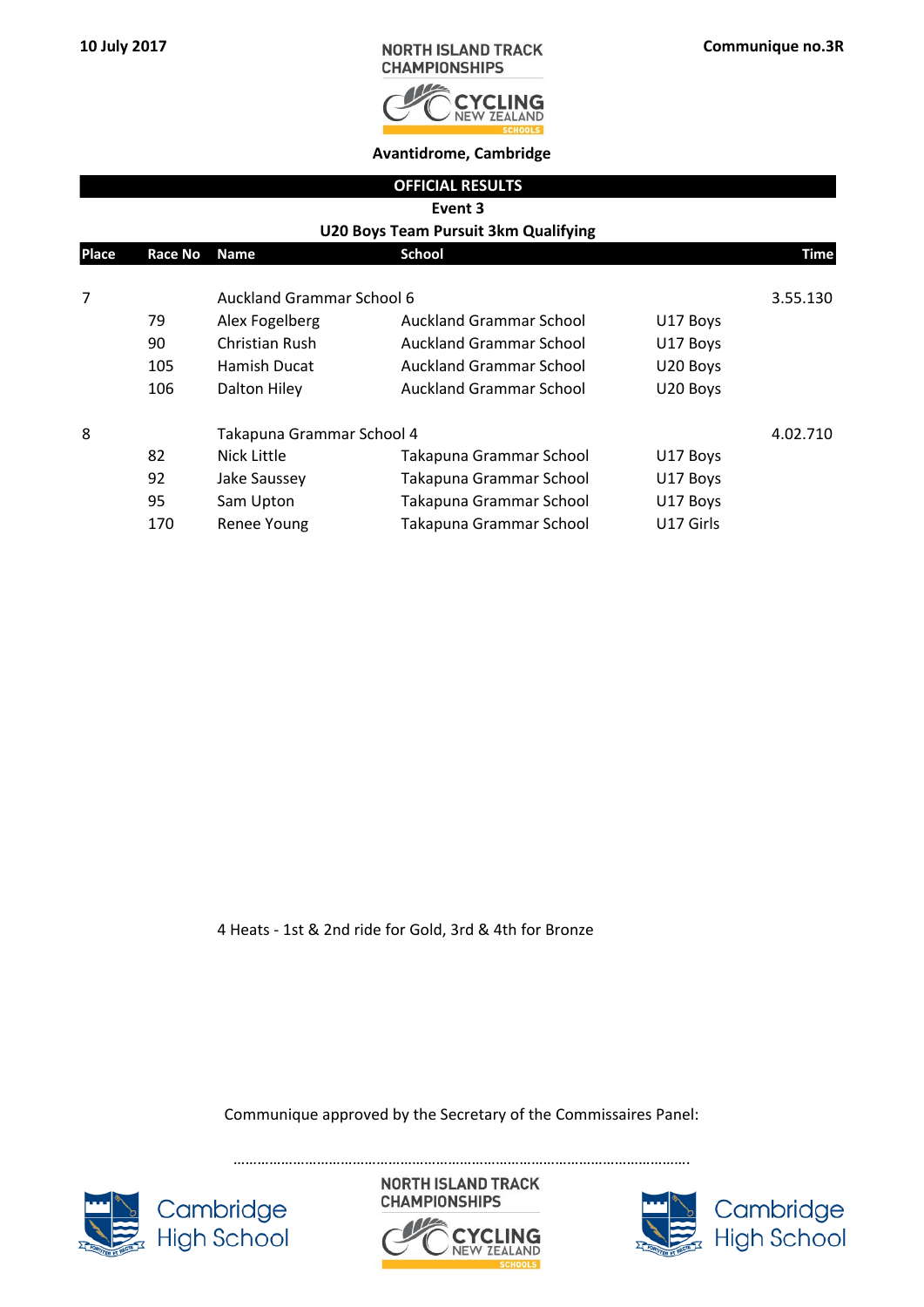

**Avantidrome, Cambridge**

|  | <b>OFFICIAL RESULTS</b> |  |
|--|-------------------------|--|
|  |                         |  |

**Event 4**

|  | U20 Girls Team Pursuit 3km Qualifying |
|--|---------------------------------------|
|  |                                       |

| <b>Place</b> | Race No | <b>Name</b>                         | <b>School</b>                            |           | Time     |
|--------------|---------|-------------------------------------|------------------------------------------|-----------|----------|
| $\mathbf 1$  |         | Waikato Diocesan School For Girls 2 |                                          |           | 3.48.400 |
|              | 162     | <b>Courtney King</b>                | Waikato Diocesan School For Girls        | U17 Girls |          |
|              | 163     | Olivia King                         | <b>Waikato Diocesan School For Girls</b> | U17 Girls |          |
|              | 164     | Mckenzie Milne                      | Waikato Diocesan School For Girls        | U17 Girls |          |
|              | 167     | Eva Parkinson                       | <b>Waikato Diocesan School For Girls</b> | U17 Girls |          |
| 2            |         | Cambridge High School 13            |                                          |           | 3.48.990 |
|              | 146     | Mya Anderson                        | Cambridge High School                    | U16 Girls |          |
|              | 148     | Maddi Douglas                       | Cambridge High School                    | U16 Girls |          |
|              | 174     | Nia Dixon                           | Cambridge High School                    | U20 Girls |          |
|              | 181     | Samantha Ogle                       | Cambridge High School                    | U20 Girls |          |
| 3            |         | St Peter's School (Cambridge) 4     |                                          |           | 3.56.910 |
|              | 169     | Ally Wollaston                      | St Peter's School (Cambridge)            | U17 Girls |          |
|              | 173     | <b>Jess Clarke</b>                  | St Peter's School (Cambridge)            | U20 Girls |          |
|              | 176     | Lindz Haggart                       | St Peter's School (Cambridge)            | U20 Girls |          |
|              | 183     | Saaskia Van der peet                | St Peter's School (Cambridge)            | U20 Girls |          |
| 4            |         | Epsom Girls Grammar School 3        |                                          |           | 4.10.560 |
|              | 187     | Niamh Kane                          | Epsom Girls Grammar School               | U20 Girls |          |
|              | 188     | Katie Holden                        | Epsom Girls Grammar School               | U20 Girls |          |
|              | 189     | Dayna Haythorne                     | Epsom Girls Grammar School               | U20 Girls |          |
|              | 190     | Mindy Ryan-Kidd                     | Epsom Girls Grammar School               | U20 Girls |          |
| 5            |         | Waikato Diocesan School For Girls 3 |                                          |           | 4.10.720 |
|              | 161     | Charli Herbert                      | Waikato Diocesan School For Girls        | U17 Girls |          |
|              | 179     | Hannah Knighton                     | Waikato Diocesan School For Girls        | U20 Girls |          |
|              | 184     | Claudia Vanner                      | Waikato Diocesan School For Girls        | U20 Girls |          |
|              | 185     | Katie White                         | <b>Waikato Diocesan School For Girls</b> | U20 Girls |          |
|              |         |                                     |                                          |           |          |

3 Heats - 1st & 2nd ride for Gold, 3rd & 4th for Bronze

Communique approved by the Secretary of the Commissaires Panel:



**NORTH ISLAND TRACK CHAMPIONSHIPS** 



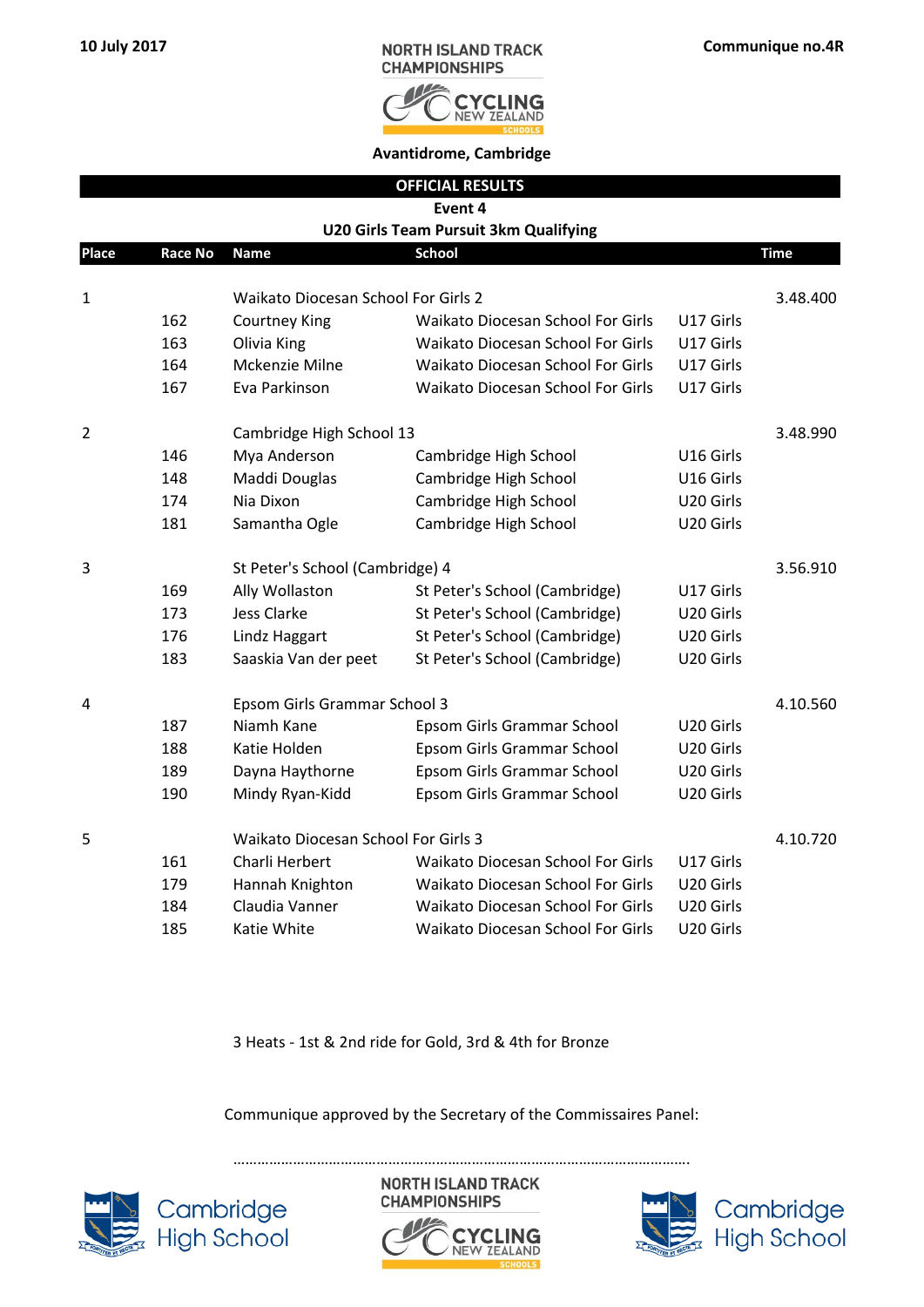

|              |                |                                                     | <b>OFFICIAL RESULTS</b>                |                      |             |
|--------------|----------------|-----------------------------------------------------|----------------------------------------|----------------------|-------------|
|              |                |                                                     | Event 5                                |                      |             |
|              |                |                                                     | U16 Boys Team Sprint 750m Qualifying   |                      |             |
| <b>Place</b> | <b>Race No</b> | <b>Name</b>                                         | <b>School</b>                          |                      | <b>Time</b> |
|              |                |                                                     |                                        |                      |             |
| $\mathbf 1$  |                | St Peter's School (Cambridge) 2                     |                                        |                      | 54.547      |
|              | 26             | <b>Jack Carswell</b>                                | St Peter's School (Cambridge) U15 Boys |                      |             |
|              | 27             | Hamish Coltman                                      | St Peter's School (Cambridge) U15 Boys |                      |             |
|              | 51             | <b>Pearse Gatley</b>                                | St Peter's School (Cambridge) U16 Boys |                      |             |
| 2            |                | <b>Auckland Grammar School 4</b>                    |                                        |                      | 54.742      |
|              | 42             | Jacob Rackham                                       | <b>Auckland Grammar School</b>         | U15 Boys             |             |
|              | 52             | <b>Oliver Grave</b>                                 | <b>Auckland Grammar School</b>         | U16 Boys             |             |
|              | 62             | Jordan Ryan-Kidd                                    | <b>Auckland Grammar School</b>         | U16 Boys             |             |
| 3            |                | Takapuna Grammar School 2                           |                                        |                      | 56.798      |
|              | 47             | Nick Bowen                                          | Takapuna Grammar School                | U16 Boys             |             |
|              | 50             | Sam Dyne                                            | Takapuna Grammar School                | U16 Boys             |             |
|              | 55             | <b>Tim Lambers</b>                                  | Takapuna Grammar School                | U16 Boys             |             |
|              |                |                                                     |                                        |                      |             |
| 4            |                | Cambridge High School 1                             |                                        |                      | 57.661      |
|              | 14             | <b>Matt Davis</b>                                   | Cambridge High School                  | U14 Boys             |             |
|              | 63             | Liam Simmonds                                       | Cambridge High School                  | U16 Boys             |             |
|              | 12             | <b>Blake Bailey</b>                                 | Cambridge High School                  | U14 Boys             |             |
| 5            |                |                                                     |                                        |                      | 1.00.417    |
|              | 33             | Hamilton Boys High School 3<br><b>Ethan Herbert</b> | Hamilton Boys High School              |                      |             |
|              | 59             |                                                     | Hamilton Boys High School              | U15 Boys             |             |
|              | 30             | Lucas Murphy<br><b>Hunter Elliott</b>               | Hamilton Boys High School              | U16 Boys<br>U15 Boys |             |
|              |                |                                                     |                                        |                      |             |
| 6            |                | Takapuna Grammar School 3                           |                                        |                      | 1.01.200    |
|              | 38             | Adam Little                                         | Takapuna Grammar School                | U15 Boys             |             |
|              | 43             | George Sinnema                                      | Takapuna Grammar School                | U15 Boys             |             |
|              | 57             | Max Mcpheat                                         | Takapuna Grammar School                | U16 Boys             |             |
| 7            |                | Hamilton Boys High School 2                         |                                        |                      | 1.01.636    |
|              | 15             | <b>Oliver Duncan</b>                                | Hamilton Boys High School              | U14 Boys             |             |
|              | 66             | Max Walshe                                          | Hamilton Boys High School              | U16 Boys             |             |
|              | 32             | Samuel Fraser                                       | Hamilton Boys High School              | U15 Boys             |             |

4 Heats -1st & 2nd ride for Gold, 3rd & 4th for Bronze

Communique approved by the Secretary of the Commissaires Panel:



Cambridge<br>High School

**NORTH ISLAND TRACK CHAMPIONSHIPS** 

…………………………………………………………………………………………………….





Cambridge<br>High School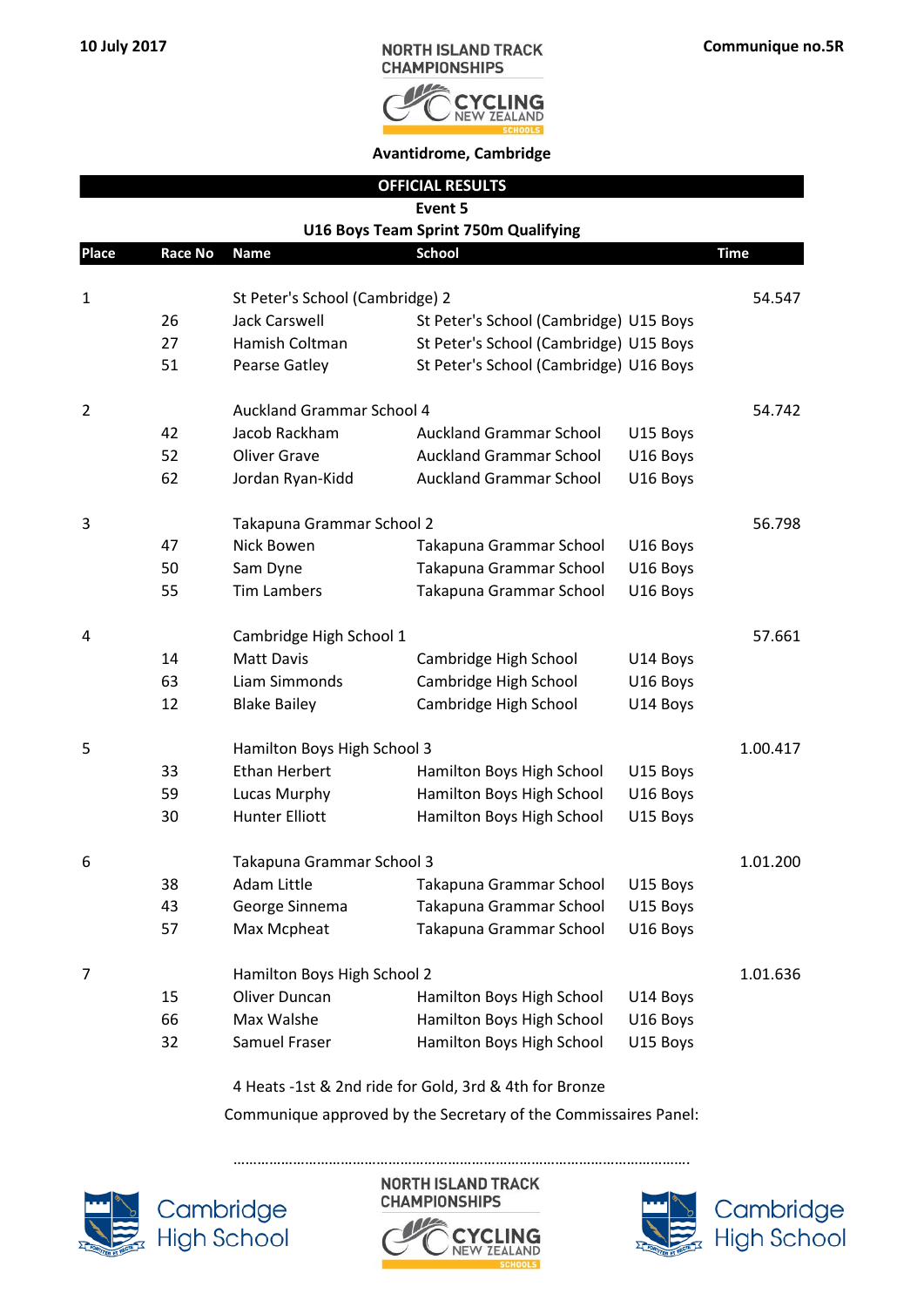

|                |         |                                        | <b>OFFICIAL RESULTS</b>                        |           |             |
|----------------|---------|----------------------------------------|------------------------------------------------|-----------|-------------|
|                |         |                                        | Event 6                                        |           |             |
|                |         |                                        | U16 Girls Team Sprint 500m Qualifying          |           |             |
| Place          | Race No | <b>Name</b>                            | <b>School</b>                                  |           | <b>Time</b> |
| 1              |         | Cambridge High School 8                |                                                |           | 39.764      |
|                | 146     | Mya Anderson                           | Cambridge High School                          | U16 Girls |             |
|                | 147     | Zoe Croton                             | Cambridge High School                          | U16 Girls |             |
| $\overline{2}$ |         | Waikato Diocesan School For Girls 1    |                                                |           | 40.001      |
|                | 129     | Jade Perry                             | Waikato Diocesan School For Girls              | U14 Girls |             |
|                | 156     | <b>Megan Spring</b>                    | Waikato Diocesan School For Girls              | U16 Girls |             |
| 3              |         | Cambridge High School 9                |                                                |           | 41.120      |
|                | 148     | Maddi Douglas                          | Cambridge High School                          | U16 Girls |             |
|                | 155     | Nina Sardelich                         | Cambridge High School                          | U16 Girls |             |
| 4              |         | Epsom Girls Grammar School 2           |                                                |           | 41.480      |
|                | 159     | Annabel Brown                          | Epsom Girls Grammar School                     | U16 Girls |             |
|                | 158     | Ella Wyllie                            | Epsom Girls Grammar School                     | U16 Girls |             |
| 5              |         | Baradene College of the Sacred Heart 4 |                                                |           | 42.094      |
|                | 136     | Jorja Clouth                           | Baradene College of the Sacred Hearl U15 Girls |           |             |
|                | 139     | Alexandra Galvin                       | Baradene College of the Sacred Hearl U15 Girls |           |             |
| 6              |         | Cambridge High School 11               |                                                |           | 42.833      |
|                | 151     | Ashleigh Halse                         | Cambridge High School                          | U16 Girls |             |
|                | 157     | Olivia Sulzberger                      | Cambridge High School                          | U16 Girls |             |
| $\overline{7}$ |         | Baradene College of the Sacred Heart 3 |                                                |           | 42.833      |
|                | 152     | Lara Hopkinson                         | Baradene College of the Sacred Hearl U16 Girls |           |             |
|                | 154     | Olivia Hyland                          | Baradene College of the Sacred Hearl U16 Girls |           |             |

Communique approved by the Secretary of the Commissaires Panel:



**NORTH ISLAND TRACK CHAMPIONSHIPS** 



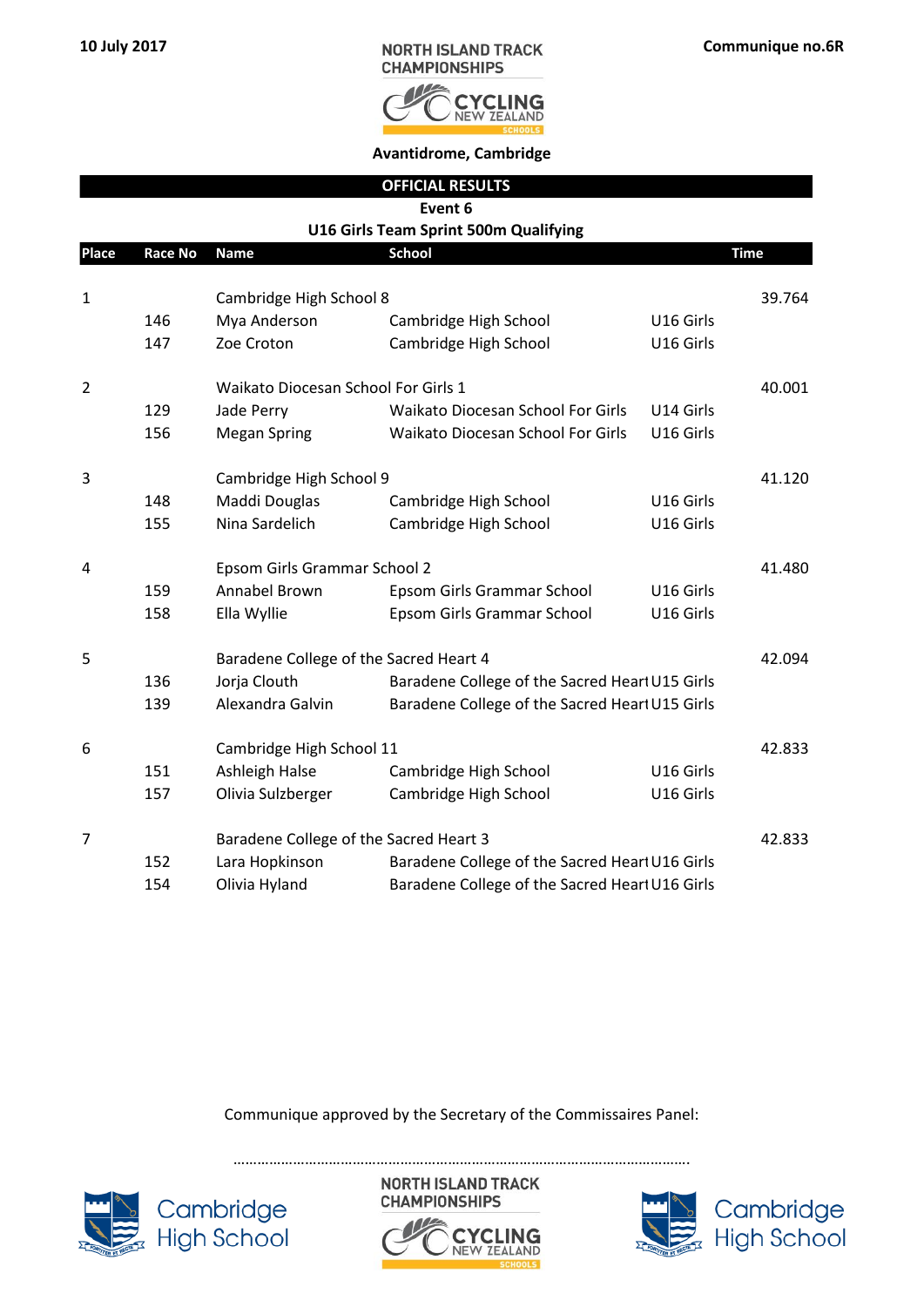

|       |                |                           | <b>OFFICIAL RESULTS</b>               |           |             |  |  |
|-------|----------------|---------------------------|---------------------------------------|-----------|-------------|--|--|
|       | Event 6        |                           |                                       |           |             |  |  |
|       |                |                           | U16 Girls Team Sprint 500m Qualifying |           |             |  |  |
| Place | <b>Race No</b> | Name                      | <b>School</b>                         |           | <b>Time</b> |  |  |
|       |                |                           |                                       |           |             |  |  |
| 8     |                | Cambridge High School 12  |                                       |           | 42.990      |  |  |
|       | 144            | Summer Williams           | Cambridge High School                 | U15 Girls |             |  |  |
|       | 150            | Amy Gregan                | Cambridge High School                 | U16 Girls |             |  |  |
| 9     |                | Cambridge High School 10  |                                       |           | 43.437      |  |  |
|       | 140            | Tia Hastings-Thurgood     | Cambridge High School                 | U15 Girls |             |  |  |
|       | 149            | Jessica Goonan            | Cambridge High School                 | U16 Girls |             |  |  |
| 10    |                | Takapuna Grammar School 9 |                                       |           | 44.203      |  |  |
|       | 137            | <b>Erin Cutts</b>         | Takapuna Grammar School               | U15 Girls |             |  |  |
|       | 127            | Ella Mckinney             | Takapuna Grammar School               | U14 Girls |             |  |  |

5 Heats - 1st & 2nd ride for Gold, 3rd & 4th for Bronze

Communique approved by the Secretary of the Commissaires Panel:

…………………………………………………………………………………………………….



**NORTH ISLAND TRACK CHAMPIONSHIPS** 



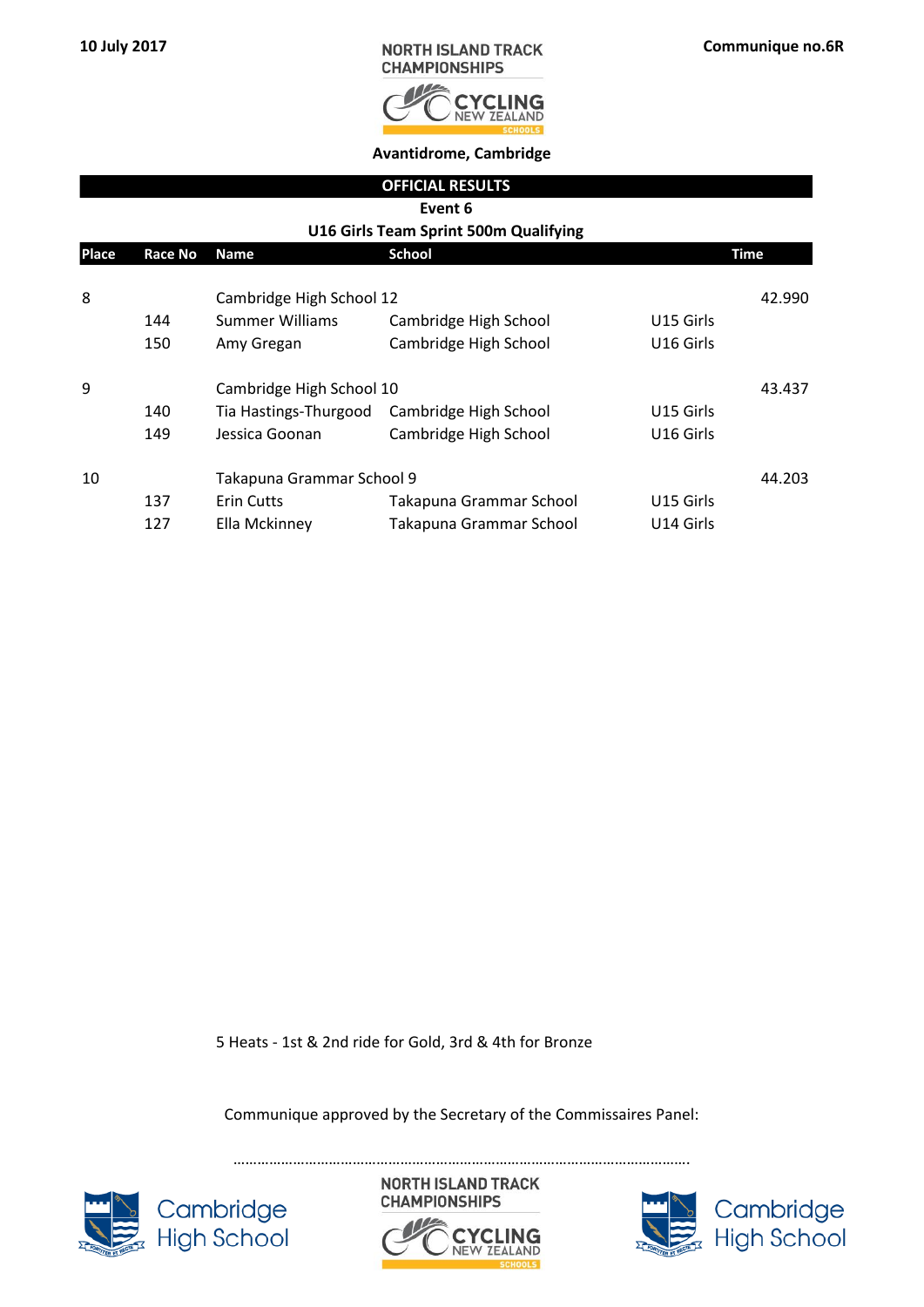

|                |                |                                     | <b>OFFICIAL RESULTS</b>                              |          |             |
|----------------|----------------|-------------------------------------|------------------------------------------------------|----------|-------------|
|                |                |                                     | Event 7                                              |          |             |
|                |                |                                     | U20 Boys Team Sprint 750m Qualifying                 |          |             |
| <b>Place</b>   | <b>Race No</b> | Name                                | <b>School</b>                                        |          | <b>Time</b> |
| 1              |                | Hamilton Boys High School 5         |                                                      |          | 51.260      |
|                | 85             | <b>Archie Martin</b>                | Hamilton Boys High School                            | U17 Boys |             |
|                | 89             | La'chlan Robertson                  | Hamilton Boys High School                            | U17 Boys |             |
|                | 98             | Kiaan Watts                         | Hamilton Boys High School                            | U17 Boys |             |
| $\overline{2}$ |                | <b>Auckland Grammar School 9</b>    |                                                      |          | 51.392      |
|                | 112            | Aaron Wyllie                        | <b>Auckland Grammar School</b>                       | U20 Boys |             |
|                | 90             | Christian Rush                      | <b>Auckland Grammar School</b>                       | U17 Boys |             |
|                | 77             | Lachlan Dickson                     | <b>Auckland Grammar School</b>                       | U17 Boys |             |
| 3              |                | St Peter's School (Cambridge) 3     |                                                      |          | 51.808      |
|                | 87             |                                     | Fletcher Pearson-Riley St Peter's School (Cambridge) | U17 Boys |             |
|                | 102            | Callum Caughey                      | St Peter's School (Cambridge)                        | U20 Boys |             |
|                | 103            | Jacob Coltman                       | St Peter's School (Cambridge)                        | U20 Boys |             |
| 4              |                | Saint Kentigern College 2           |                                                      |          | 52.043      |
|                | 71             |                                     | Zachary Cantell-Roberts Saint Kentigern College      | U17 Boys |             |
|                | 84             | <b>Cameron Manley</b>               | Saint Kentigern College                              | U17 Boys |             |
|                | 96             | Callum Walsh                        | Saint Kentigern College                              | U17 Boys |             |
| 5              |                | Cambridge High School 5             |                                                      |          | 52.757      |
|                | 67             | Reuben Webster                      | Cambridge High School                                | U16 Boys |             |
|                | 94             | Josh Sturm                          | Cambridge High School                                | U17 Boys |             |
|                | 110            | Jarred Treymane                     | Cambridge High School                                | U20 Boys |             |
| 6              |                | Palmerston North Boys High School 2 |                                                      |          | 52.869      |
|                | 61             | <b>Michael Richmond</b>             | Palmerston North Boys High School U16 Boys           |          |             |
|                | 72             | Angus Claasen                       | Palmerston North Boys High School U17 Boys           |          |             |
|                | 75             | <b>Ethan Craine</b>                 | Palmerston North Boys High School U17 Boys           |          |             |
| 7              |                | Cambridge High School 4             |                                                      |          | 53.622      |
|                | 93             | <b>Tait Somervell</b>               | Cambridge High School                                | U17 Boys |             |
|                | 104            | <b>Nic Dallas</b>                   | Cambridge High School                                | U20 Boys |             |
|                | 73             | Patrick Clancy                      | Cambridge High School                                | U17 Boys |             |

Communique approved by the Secretary of the Commissaires Panel:



Cambridge<br>High School

…………………………………………………………………………………………………….**NORTH ISLAND TRACK CHAMPIONSHIPS** 



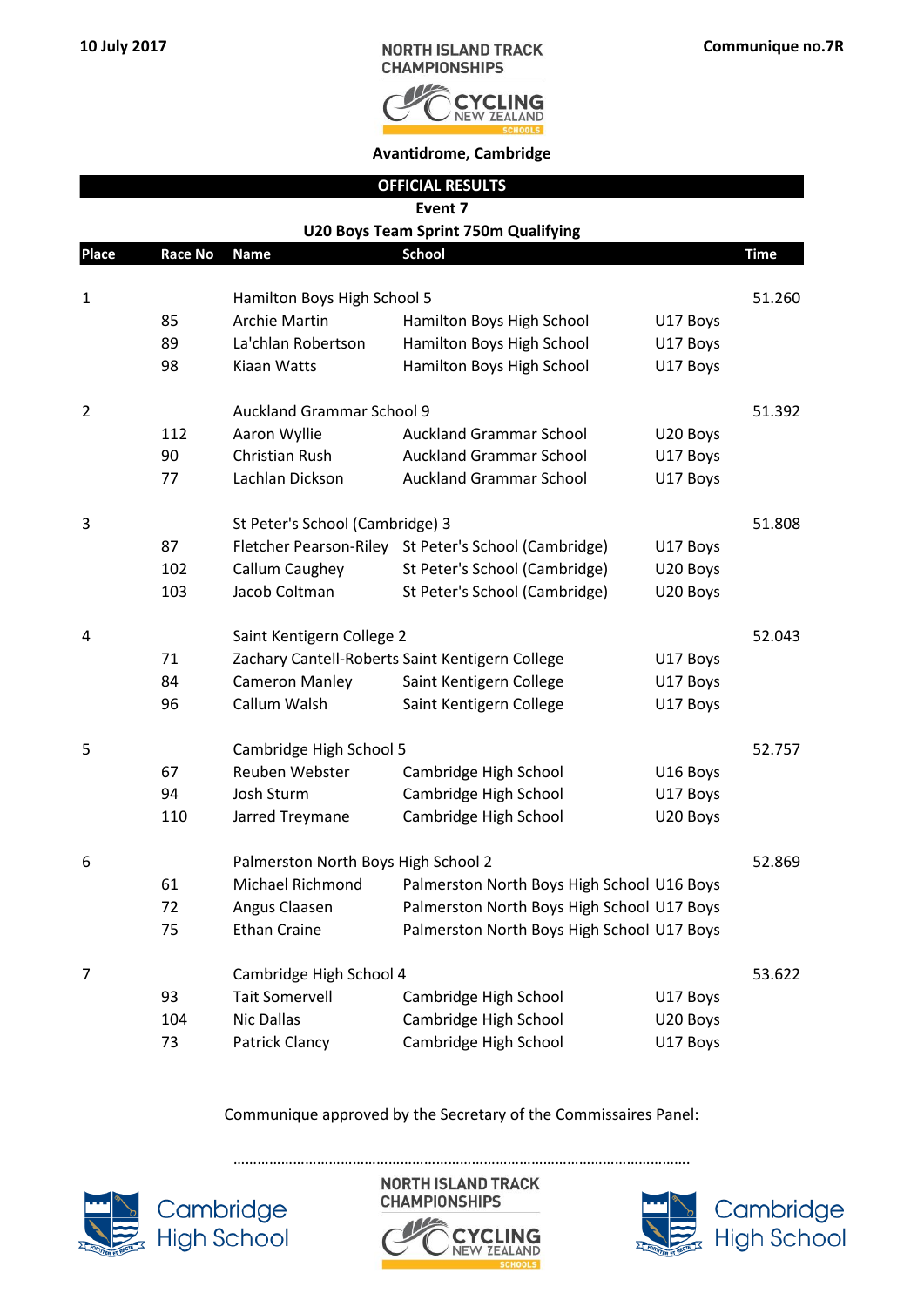

**Avantidrome, Cambridge**

|              |                |                                  | <b>OFFICIAL RESULTS</b>                     |          |             |
|--------------|----------------|----------------------------------|---------------------------------------------|----------|-------------|
|              |                |                                  | Event 7                                     |          |             |
|              |                |                                  | <b>U20 Boys Team Sprint 750m Qualifying</b> |          |             |
| <b>Place</b> | <b>Race No</b> | <b>Name</b>                      | <b>School</b>                               |          | <b>Time</b> |
|              |                |                                  |                                             |          |             |
| 8            |                | Takapuna Grammar School 6        |                                             |          | 54.603      |
|              | 82             | Nick Little                      | Takapuna Grammar School                     | U17 Boys |             |
|              | 92             | Jake Saussey                     | Takapuna Grammar School                     | U17 Boys |             |
|              | 95             | Sam Upton                        | Takapuna Grammar School                     | U17 Boys |             |
| 9            |                | <b>Auckland Grammar School 8</b> |                                             |          | 54.714      |
|              | 111            | Oliver Ward                      | <b>Auckland Grammar School</b>              | U20 Boys |             |
|              | 105            | Hamish Ducat                     | <b>Auckland Grammar School</b>              | U20 Boys |             |
|              | 106            | Dalton Hiley                     | <b>Auckland Grammar School</b>              | U20 Boys |             |
| 10           |                | Sacred Heart College (Akld) 2    |                                             |          | 55.646      |
|              | 56             | <b>Andrew Matthews</b>           | Sacred Heart College (Akld)                 | U16 Boys |             |
|              | 60             | Liam Regan                       | Sacred Heart College (Akld)                 | U16 Boys |             |
|              | 76             | <b>Cameron Davies</b>            | Sacred Heart College (Akld)                 | U17 Boys |             |
| 11           |                | <b>Auckland Grammar School 7</b> |                                             |          | 55.897      |
|              | 70             | Campbell Baxter                  | <b>Auckland Grammar School</b>              | U17 Boys |             |
|              | 81             | Christophe Kerby                 | <b>Auckland Grammar School</b>              | U17 Boys |             |
|              | 79             | Alex Fogelberg                   | <b>Auckland Grammar School</b>              | U17 Boys |             |

6 Heats - 1st & 2nd ride for Gold, 3rd & 4th for Bronze

Communique approved by the Secretary of the Commissaires Panel:



**NORTH ISLAND TRACK CHAMPIONSHIPS** 



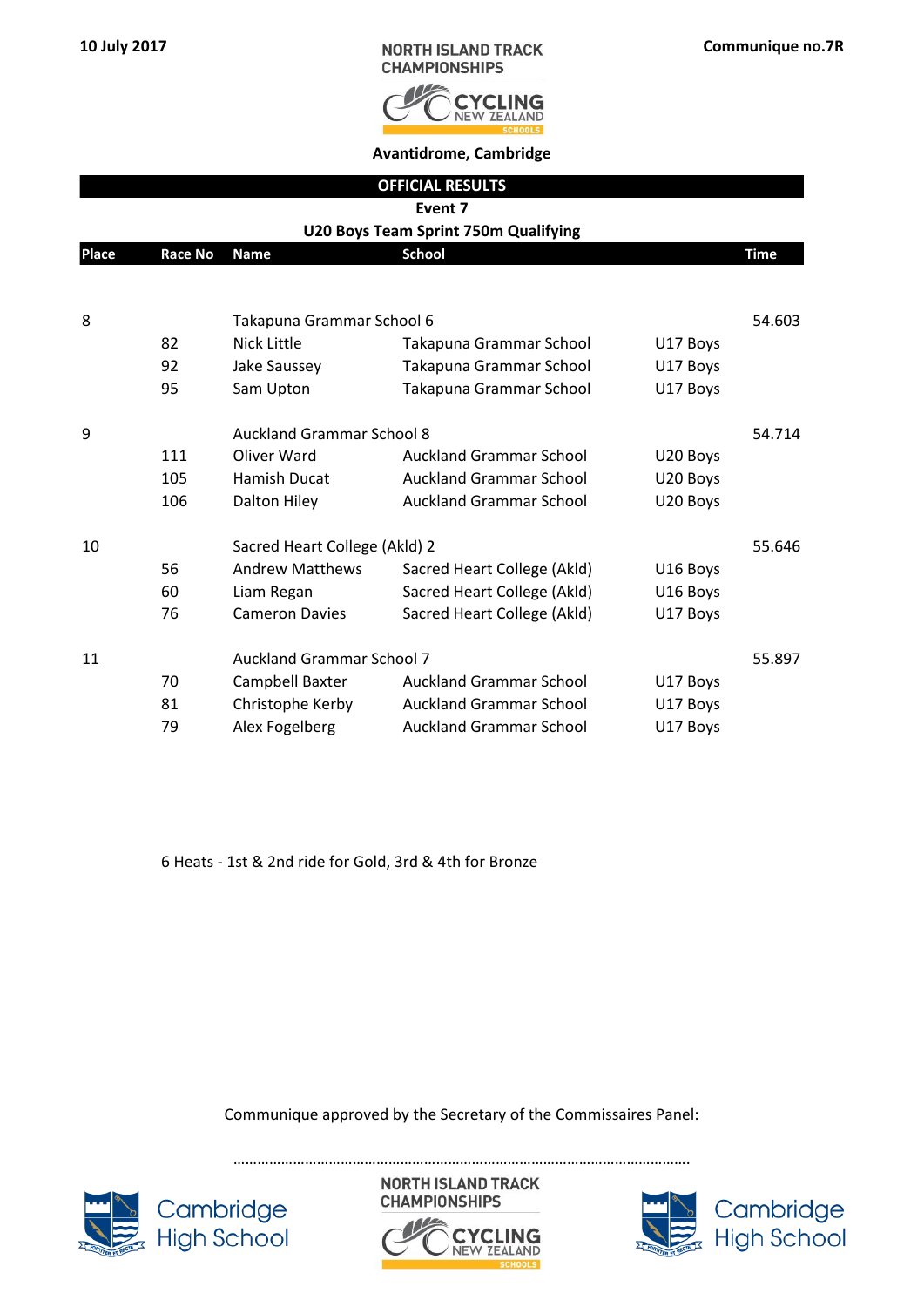

| <b>OFFICIAL RESULTS</b>               |
|---------------------------------------|
| Event 8                               |
| U20 Girls Team Sprint 500m Qualifying |

| <b>Place</b>   | <b>Race No</b> | <b>Name</b>                                | <b>School</b>                            |                       | <b>Time</b> |
|----------------|----------------|--------------------------------------------|------------------------------------------|-----------------------|-------------|
|                |                |                                            |                                          |                       |             |
| $\mathbf 1$    |                | <b>Waikato Diocesan School For Girls 5</b> |                                          |                       | 37.619      |
|                | 164            | Mckenzie Milne                             | Waikato Diocesan School For Girls        | U17 Girls             |             |
|                | 167            | Eva Parkinson                              | Waikato Diocesan School For Girls        | U17 Girls             |             |
| $\overline{2}$ |                | Waikato Diocesan School For Girls 4        |                                          |                       | 38.343      |
|                | 162            | <b>Courtney King</b>                       | Waikato Diocesan School For Girls        | U17 Girls             |             |
|                | 163            | Olivia King                                | Waikato Diocesan School For Girls        | U17 Girls             |             |
| 3              |                | St Peter's School (Cambridge) 6            |                                          |                       | 38.938      |
|                | 169            | Ally Wollaston                             | St Peter's School (Cambridge)            | U17 Girls             |             |
|                | 173            | <b>Jess Clarke</b>                         | St Peter's School (Cambridge)            | U20 Girls             |             |
| 4              |                | Cambridge High School 15                   |                                          |                       | 40.230      |
|                | 174            | Nia Dixon                                  | Cambridge High School                    | U20 Girls             |             |
|                | 181            | Samantha Ogle                              | Cambridge High School                    | U20 Girls             |             |
| 5              |                | Epsom Girls Grammar School 4               |                                          |                       | 40.605      |
|                | 187            | Niamh Kane                                 | Epsom Girls Grammar School               | U20 Girls             |             |
|                | 189            | Dayna Haythorne                            | Epsom Girls Grammar School               | U20 Girls             |             |
| 6              |                | Cambridge High School 14                   |                                          |                       | 40.999      |
|                | 143            | Kaylah Nelson                              | Cambridge High School                    | U15 Girls             |             |
|                | 177            | <b>Grace Kelly</b>                         | Cambridge High School                    | U20 Girls             |             |
|                |                |                                            |                                          |                       |             |
| $\overline{7}$ |                | Waikato Diocesan School For Girls 6        |                                          |                       | 42.163      |
|                | 161            | Charli Herbert                             | Waikato Diocesan School For Girls        | U17 Girls             |             |
|                | 184            | Claudia Vanner                             | <b>Waikato Diocesan School For Girls</b> | U20 Girls             |             |
| 8              |                | Waikato Diocesan School For Girls 7        |                                          |                       | 42.273      |
|                | 179            | Hannah Knighton                            | Waikato Diocesan School For Girls        | U20 Girls             |             |
|                | 185            | Katie White                                | Waikato Diocesan School For Girls        | U <sub>20</sub> Girls |             |

Communique approved by the Secretary of the Commissaires Panel:

Cambridge<br>High School

**NORTH ISLAND TRACK CHAMPIONSHIPS** 



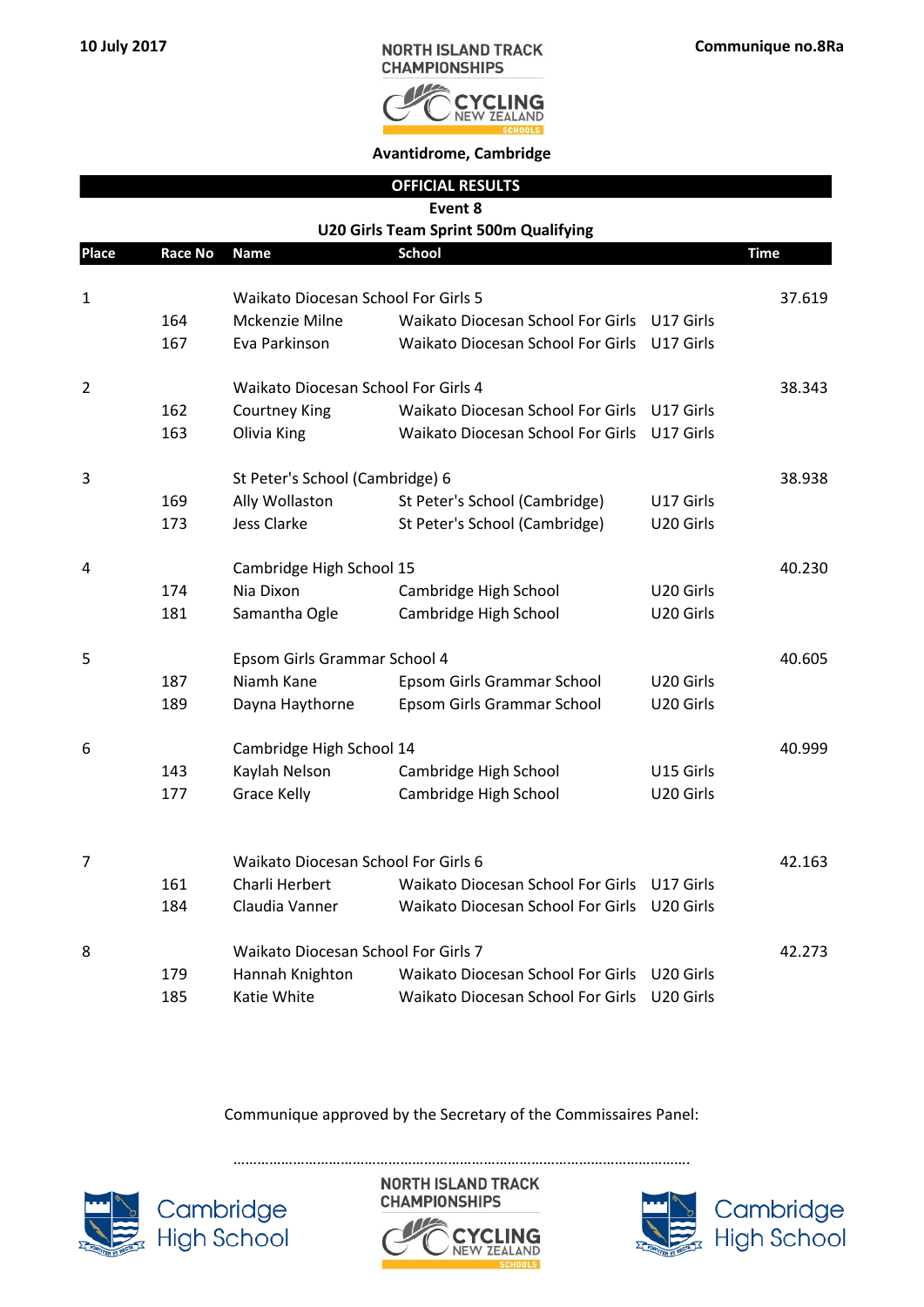| <b>NORTH ISLAND TRACK</b> |  |
|---------------------------|--|
| <b>CHAMPIONSHIPS</b>      |  |



## **Avantidrome, Cambridge OFFICIAL RESULTS**

#### **Event 8**

#### **U20 Girls Team Sprint 500m Qualifying**

| Place | Race No | <b>Name</b>                     | <b>School</b>                 |                       | Time   |
|-------|---------|---------------------------------|-------------------------------|-----------------------|--------|
| 10    |         | Epsom Girls Grammar School 5    |                               |                       | 42.564 |
|       | 188     | Katie Holden                    | Epsom Girls Grammar School    | U <sub>20</sub> Girls |        |
|       | 190     | Mindy Ryan-Kidd                 | Epsom Girls Grammar School    | U20 Girls             |        |
| DSQ.  |         | St Peter's School (Cambridge) 5 |                               |                       | 38.199 |
|       | 172     | Zoe Andrews                     | St Peter's School (Cambridge) | U <sub>20</sub> Girls |        |
|       | 176     | Lindz Haggart                   | St Peter's School (Cambridge) | U20 Girls             |        |

5 Heats -1st & 2nd ride for Gold, 3rd & 4th for Bronze

Communique approved by the Secretary of the Commissaires Panel:







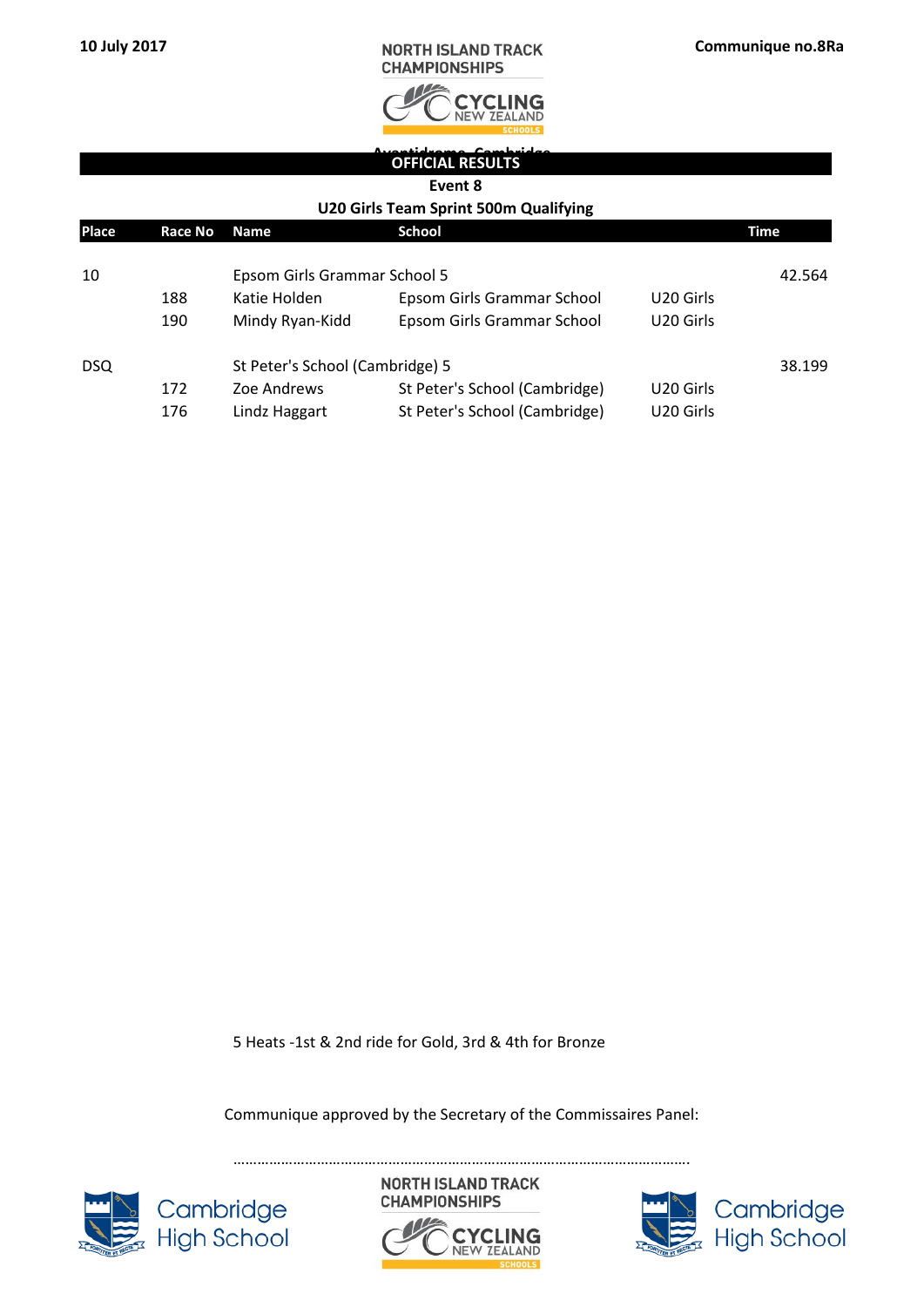

**Avantidrome, Cambridge**

|  | <b>OFFICIAL RESULTS</b> |  |
|--|-------------------------|--|
|  |                         |  |

**Event 9**

#### **U15 Boys 2km Point a Lap Heats**

| Place  | Race No Name |               | School                        |   |  |
|--------|--------------|---------------|-------------------------------|---|--|
|        |              |               |                               |   |  |
| Heat 1 |              |               |                               |   |  |
| 1      | 26           | Jack Carswell | St Peter's School (Cambridge) | 5 |  |
|        |              |               |                               |   |  |

| 2              | 28 | Ben Connell           | Saint Kentigern College           | Ω |
|----------------|----|-----------------------|-----------------------------------|---|
| 3              | 29 | <b>Ewan Cousins</b>   | Palmerston North Boys High School | O |
| $\overline{4}$ | 24 | Dra's Caldwell        | Palmerston North Boys High School | O |
| -5             | 38 | Adam Little           | Takapuna Grammar School           | O |
| 6              | 31 | Caleb Falkner         | Palmerston North Boys High School | Ω |
| $\overline{7}$ | 37 | Kosta Koutsos         | <b>Auckland Grammar School</b>    |   |
| 8              | 23 | Liam Ainsworth        | Palmerston North Boys High School |   |
| 9              | 30 | <b>Hunter Elliott</b> | Hamilton Boys High School         |   |
| 10             | 34 | Logan Hoskin          | Wanganui Collegiate               |   |

#### Heat 2

| $\mathbf{1}$   | 42 | Jacob Rackham         | <b>Auckland Grammar School</b>    |   | Q |
|----------------|----|-----------------------|-----------------------------------|---|---|
| $\overline{2}$ | 44 | Joshua Turnbull       | St Patrick's College, Town        |   | Q |
| 3              | 35 | Ben Irvine            | Palmerston North Boys High School |   | Q |
| 4              | 27 | Hamish Coltman        | St Peter's School (Cambridge)     |   | Q |
| 5              | 39 | Fergus Lloyd          | Palmerston North Boys High School | 0 | Q |
| 6              | 32 | Samuel Fraser         | Hamilton Boys High School         | 0 | Q |
| 7              | 36 | Sam Kavanagh          | Cambridge High School             | 0 |   |
| 8              | 22 | Darcy Ainsworth       | Palmerston North Boys High School | 0 |   |
| 9              | 25 | Jack Carson           | Palmerston North Boys High School | 0 |   |
| 10             | 43 | George Sinnema        | Takapuna Grammar School           | 0 |   |
| <b>DNS</b>     | 40 | <b>Thomas Mullins</b> | <b>Auckland Grammar School</b>    |   |   |

2 Heats - (first 6 to A Final, rest to B Final)

Communique approved by the Secretary of the Commissaires Panel:



**NORTH ISLAND TRACK CHAMPIONSHIPS** 



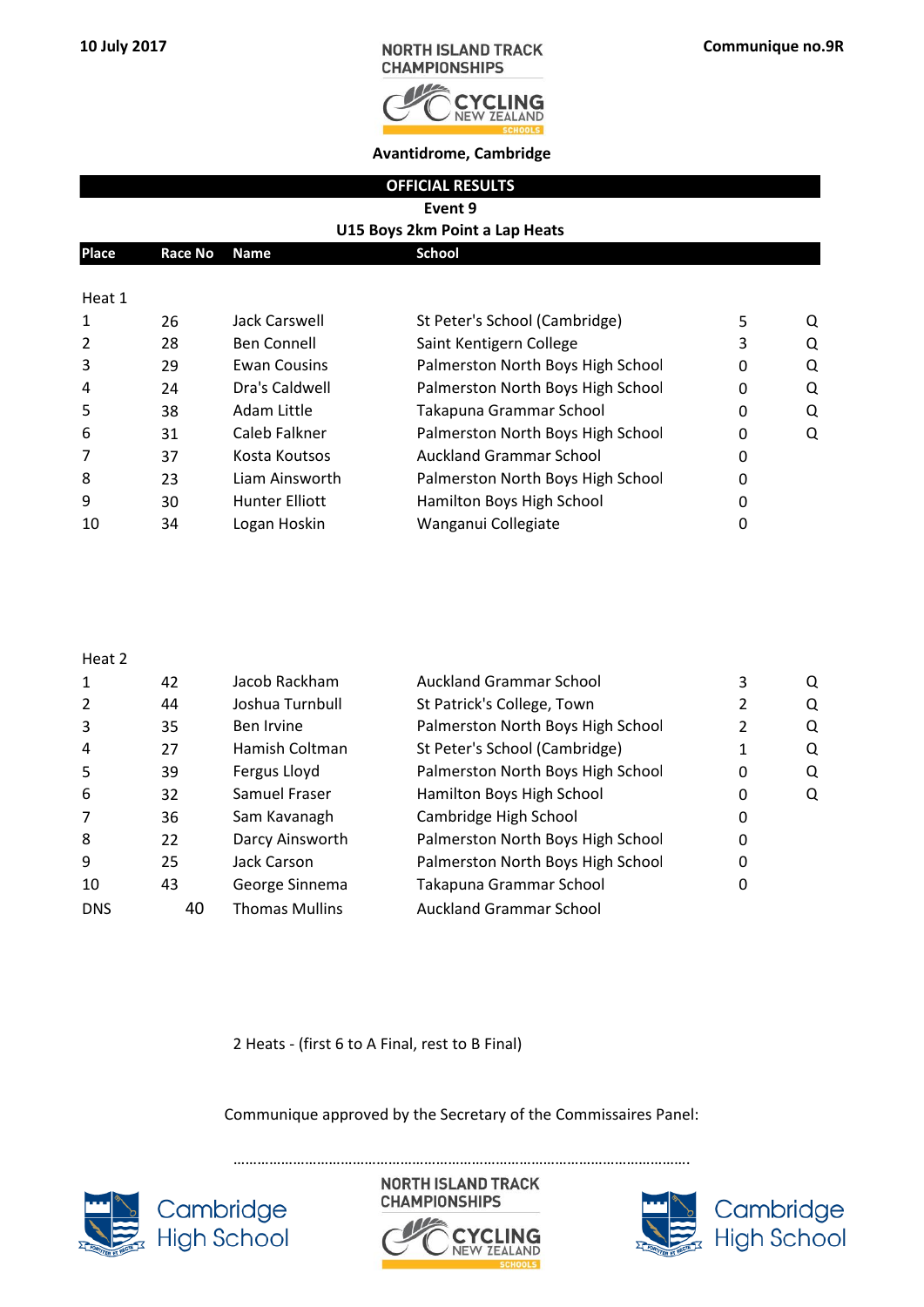

**Avantidrome, Cambridge**

|  | <b>OFFICIAL RESULTS</b> |
|--|-------------------------|
|  |                         |
|  |                         |

**Event 10**

#### **U16 Boys 3km Tempo Points Heats**

| Place          | Race No | <b>Name</b>          | <b>School</b>                   |   |   |
|----------------|---------|----------------------|---------------------------------|---|---|
|                |         |                      |                                 |   |   |
| Heat 1         |         |                      |                                 |   |   |
| 1              | 52      | Oliver Grave         | Auckland Grammar School         | 3 | Q |
| 2              | 63      | Liam Simmonds        | Cambridge High School           |   | Q |
| 3              | 53      | Kyle Hoskin          | Wanganui Collegiate             |   | Q |
| $\overline{4}$ | 68      | Max Williams         | St John's College (Hastings)    |   | Q |
| 5              | 49      | <b>Bryden Cottam</b> | New Plymouth Boys' High School  |   | Q |
| 6              | 54      | Aiden Jones          | Palmerston North Boys High Scho |   |   |

7 51 Pearse Gatley St Peter's School (Cambridge) 6 0 8 56 Andrew Matthews Sacred Heart College (Akld) 6 0

| ۰.<br>۰,<br>× |
|---------------|
|---------------|

| $\mathbf{1}$ | 67 | Reuben Webster       | Cambridge High School           | 3 | Q |
|--------------|----|----------------------|---------------------------------|---|---|
| 2            | 47 | Nick Bowen           | Takapuna Grammar School         | 2 | Q |
| 3            | 48 | <b>Boston Bright</b> | <b>Scots College</b>            | 1 | Q |
| 4            | 61 | Michael Richmond     | Palmerston North Boys High Scho | 1 | Q |
| 5            | 58 | Aidan Merrick        | St Peter's College (Akld)       | 1 | Q |
| 6            | 62 | Jordan Ryan-Kidd     | <b>Auckland Grammar School</b>  | 0 |   |
| <b>DNF</b>   | 45 | Caleb Atkinson       | Saint Kentigern College         |   |   |
| <b>DNF</b>   | 57 | Max Mcpheat          | Takapuna Grammar School         |   |   |
| <b>DNS</b>   | 69 | Daniel Wisnewski     | New Plymouth Boys' High School  |   |   |
| <b>DNS</b>   | 60 | Liam Regan           | Sacred Heart College (Akld)     |   |   |
|              |    |                      |                                 |   |   |

2 Heats - (first 5 to A Final, rest to B Final)

Communique approved by the Secretary of the Commissaires Panel:

…………………………………………………………………………………………………….



**NORTH ISLAND TRACK CHAMPIONSHIPS ZEALAND** 



Cambridge<br>High School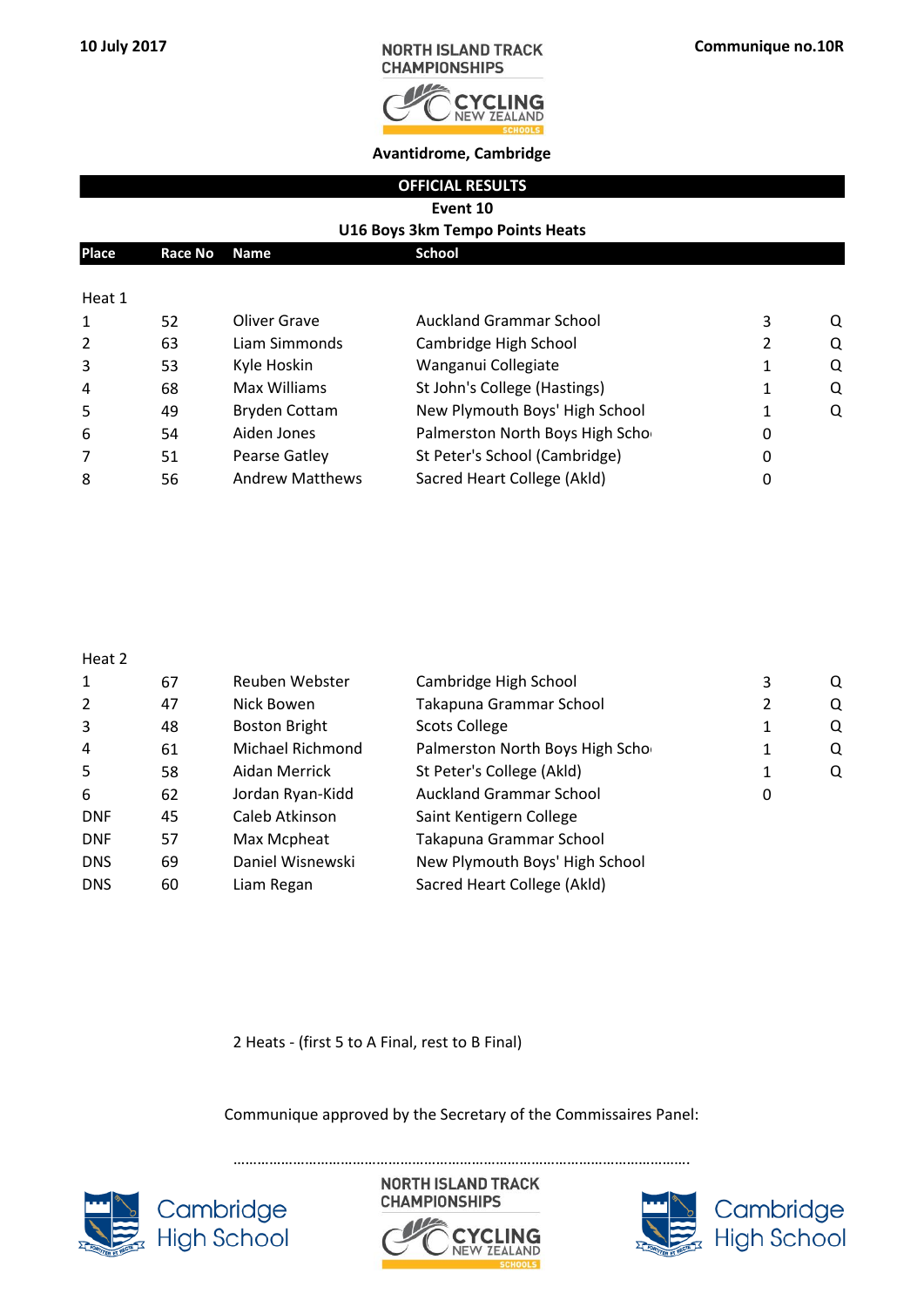

**Avantidrome, Cambridge**

**OFFICIAL RESULTS**

**Event 11**

#### **U17 Boys 3km Tempo Points Heats**

| <b>Place</b>   | <b>Race No</b> | <b>Name</b>                   | <b>School</b>                                    |                |   |
|----------------|----------------|-------------------------------|--------------------------------------------------|----------------|---|
| Heat 1         |                |                               |                                                  |                |   |
| $\mathbf{1}$   | 73             | Patrick Clancy                | Cambridge High School                            | 6              | Q |
| 2              | 77             | Lachlan Dickson               | <b>Auckland Grammar School</b>                   | $\overline{2}$ | Q |
| 3              | 96             | Callum Walsh                  | Saint Kentigern College                          | $\overline{2}$ | Q |
| 4              | 71             | Zachary Cantell-Roberts       | Saint Kentigern College                          | $\mathbf{1}$   | Q |
| 5              | 93             | <b>Tait Somervell</b>         | Cambridge High School                            | 0              | Q |
| 6              | 81             | Christophe Kerby              | <b>Auckland Grammar School</b>                   | 0              | Q |
| 7              | 72             | Angus Claasen                 | Palmerston North Boys High School                | 0              | Q |
| 8              | 88             | Dylan Reid                    | <b>Wellington College</b>                        | 0              | Q |
| 9              | 82             | <b>Nick Little</b>            | Takapuna Grammar School                          | 0              |   |
| 10             | 95             | Sam Upton                     | Takapuna Grammar School                          | 0              |   |
| 11             | 83             |                               | Thomas Mackenzie-Bowie St Peter's College (Akld) | 0              |   |
| 12             | 70             | Campbell Baxter               | <b>Auckland Grammar School</b>                   | 0              |   |
| <b>DNF</b>     | 86             | Haydn Muter                   | Matamata College                                 |                |   |
| Heat 2         |                |                               |                                                  |                |   |
| $\mathbf{1}$   | 94             | Josh Sturm                    | Cambridge High School                            | 3              | Q |
| $\overline{2}$ | 98             | Kiaan Watts                   | Hamilton Boys High School                        | $\overline{2}$ | Q |
| 3              | 90             | <b>Christian Rush</b>         | <b>Auckland Grammar School</b>                   | $\overline{2}$ | Q |
| 4              | 89             | La'chlan Robertson            | Hamilton Boys High School                        | $\mathbf{1}$   | Q |
| 5              | 84             | <b>Cameron Manley</b>         | Saint Kentigern College                          | 0              | Q |
| 6              | 80             | Louis Hodgkinson              | <b>Scots College</b>                             | 0              | Q |
| 7              | 75             | <b>Ethan Craine</b>           | Palmerston North Boys High School                | 0              | Q |
| 8              | 78             | Jack Edwards                  | Taupo Nui-a-tia College                          | 0              | Q |
| 9              | 87             | <b>Fletcher Pearson-Riley</b> | St Peter's School (Cambridge)                    | 0              |   |
| 10             | 74             | Barnaby Clegg-Shaw            | <b>Auckland Grammar School</b>                   | 0              |   |
| 11             | 79             | Alex Fogelberg                | <b>Auckland Grammar School</b>                   | 0              |   |
| 12             | 92             | Jake Saussey                  | Takapuna Grammar School                          | 0              |   |
| 13             | 91             | Ruben Sargent                 | Cambridge High School                            | 0              |   |

2 Heats - (first 8 to A Final, rest to B Final)

14 76 Cameron Davies Sacred Heart College (Akld) 0

#### Communique approved by the Secretary of the Commissaires Panel:





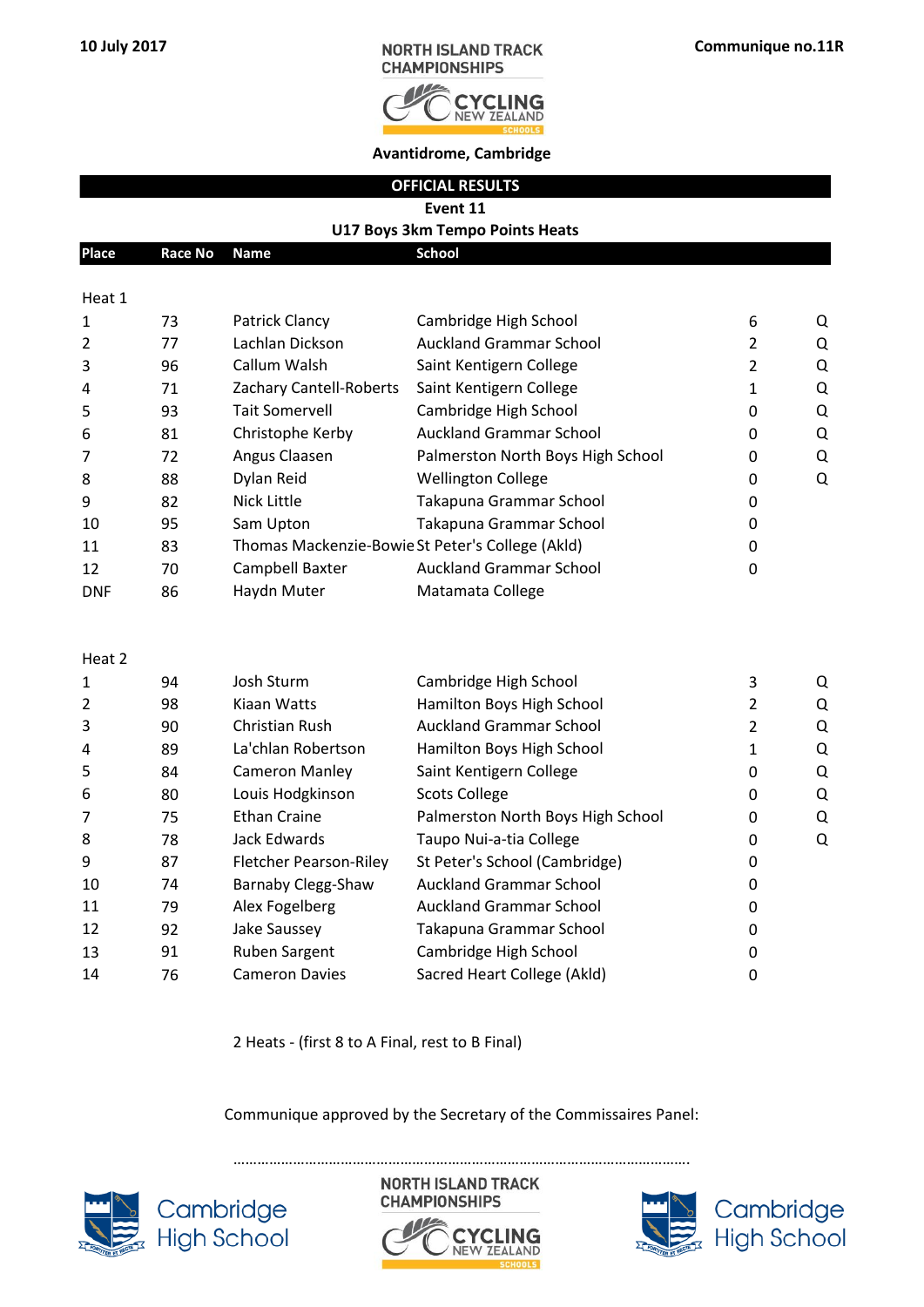

**Avantidrome, Cambridge**

**OFFICIAL RESULTS**

# **Event 12**

| U15 Boys 1500m Scratch Heats |                                         |                       |                                   |   |  |  |
|------------------------------|-----------------------------------------|-----------------------|-----------------------------------|---|--|--|
| <b>Place</b>                 | <b>School</b><br>Race No<br><b>Name</b> |                       |                                   |   |  |  |
|                              |                                         |                       |                                   |   |  |  |
| Heat 1                       |                                         |                       |                                   |   |  |  |
| 1                            | 29                                      | <b>Ewan Cousins</b>   | Palmerston North Boys High School | Q |  |  |
| $\overline{2}$               | 28                                      | <b>Ben Connell</b>    | Saint Kentigern College           | Q |  |  |
| 3                            | 44                                      | Joshua Turnbull       | St Patrick's College, Town        | Q |  |  |
| 4                            | 39                                      | Fergus Lloyd          | Palmerston North Boys High School | Q |  |  |
| 5                            | 27                                      | Hamish Coltman        | St Peter's School (Cambridge)     | Q |  |  |
| 6                            | 22                                      | Darcy Ainsworth       | Palmerston North Boys High School | Q |  |  |
| 7                            | 40                                      | <b>Thomas Mullins</b> | <b>Auckland Grammar School</b>    |   |  |  |
| 8                            | 30                                      | <b>Hunter Elliott</b> | Hamilton Boys High School         |   |  |  |
| 9                            | 43                                      | George Sinnema        | Takapuna Grammar School           |   |  |  |

| q   | 43 | George Sinnema | Takapuna Grammar School           |
|-----|----|----------------|-----------------------------------|
| -10 | 37 | Kosta Koutsos  | Auckland Grammar School           |
| -11 | 23 | Liam Ainsworth | Palmerston North Boys High School |

| c<br>a<br>× |  |
|-------------|--|
|-------------|--|

| $\mathbf{1}$ | 26 | Jack Carswell  | St Peter's School (Cambridge)     | Q |
|--------------|----|----------------|-----------------------------------|---|
| 2            | 35 | Ben Irvine     | Palmerston North Boys High School | Q |
| 3            | 42 | Jacob Rackham  | <b>Auckland Grammar School</b>    | O |
| 4            | 38 | Adam Little    | Takapuna Grammar School           | Q |
| 5            | 24 | Dra's Caldwell | Palmerston North Boys High School | Q |
| 6            | 32 | Samuel Fraser  | Hamilton Boys High School         | O |
| 7            | 25 | Jack Carson    | Palmerston North Boys High School |   |
| 8            | 36 | Sam Kavanagh   | Cambridge High School             |   |
| 9            | 34 | Logan Hoskin   | Wanganui Collegiate               |   |
| 10           | 33 | Ethan Herbert  | Hamilton Boys High School         |   |
| 11           | 31 | Caleb Falkner  | Palmerston North Boys High School |   |
|              |    |                |                                   |   |

2 Heats - (first 6 to A Final, rest to B Final)

Communique approved by the Secretary of the Commissaires Panel:

…………………………………………………………………………………………………….



**NORTH ISLAND TRACK CHAMPIONSHIPS** 



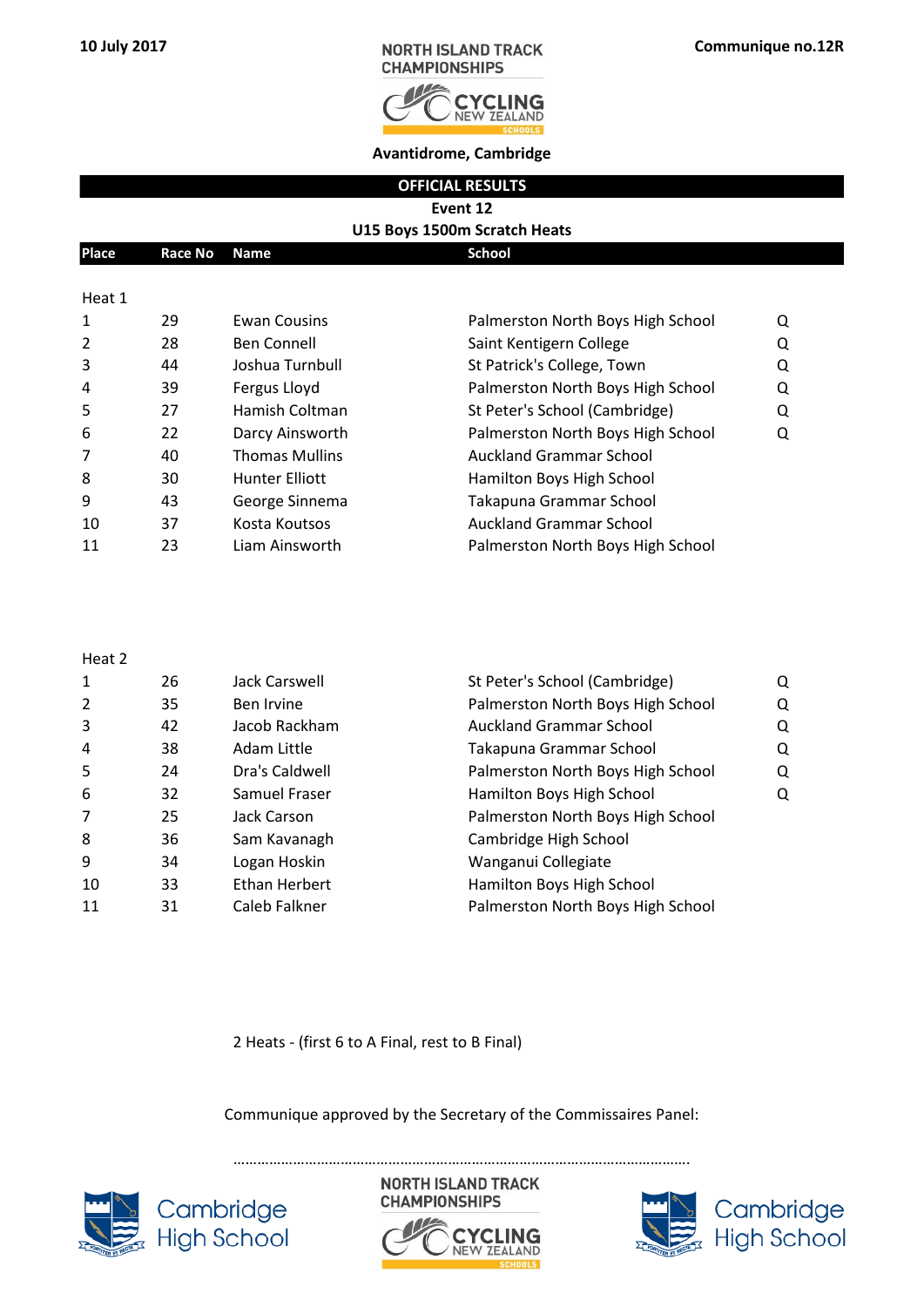

**Avantidrome, Cambridge**

**OFFICIAL RESULTS**

### **U16 Boys 10 Lap Scratch Heats**

| Place      | <b>Race No</b> | <b>Name</b>            | <b>School</b>                     |   |
|------------|----------------|------------------------|-----------------------------------|---|
| Heat 1     |                |                        |                                   |   |
| 1          | 67             | Reuben Webster         | Cambridge High School             | Q |
| 2          | 61             | Michael Richmond       | Palmerston North Boys High School | Q |
| 3          | 51             | Pearse Gatley          | St Peter's School (Cambridge)     | Q |
| 4          | 48             | <b>Boston Bright</b>   | <b>Scots College</b>              | Q |
| 5          | 52             | <b>Oliver Grave</b>    | <b>Auckland Grammar School</b>    | Q |
| 6          | 56             | <b>Andrew Matthews</b> | Sacred Heart College (Akld)       |   |
| 7          | 45             | Caleb Atkinson         | Saint Kentigern College           |   |
| 8          | 57             | Max Mcpheat            | Takapuna Grammar School           |   |
| <b>DNS</b> | 69             | Daniel Wisnewski       | New Plymouth Boys' High School    |   |
| Heat 2     |                |                        |                                   |   |
| 1          | 68             | Max Williams           | St John's College (Hastings)      | Q |
| 2          | 47             | Nick Bowen             | Takapuna Grammar School           | Q |
| 3          | 53             | Kyle Hoskin            | Wanganui Collegiate               | Q |
| 4          | 63             | Liam Simmonds          | Cambridge High School             | Q |
|            |                |                        |                                   |   |

| 5              | 54 | Aiden Jones          | Palmerston North Boys High School<br>Q |
|----------------|----|----------------------|----------------------------------------|
| 6              | 62 | Jordan Ryan-Kidd     | <b>Auckland Grammar School</b>         |
| $\overline{7}$ | 58 | Aidan Merrick        | St Peter's College (Akld)              |
| 8              | 50 | Sam Dyne             | Takapuna Grammar School                |
| <b>DNS</b>     | 60 | Liam Regan           | Sacred Heart College (Akld)            |
| <b>DNS</b>     | 49 | <b>Bryden Cottam</b> | New Plymouth Boys' High School         |
| <b>DNS</b>     | 66 | Max Walshe           | Hamilton Boys High School              |

2 Heats - (first 5 to A Final)

Communique approved by the Secretary of the Commissaires Panel:



…………………………………………………………………………………………………….**NORTH ISLAND TRACK CHAMPIONSHIPS** 



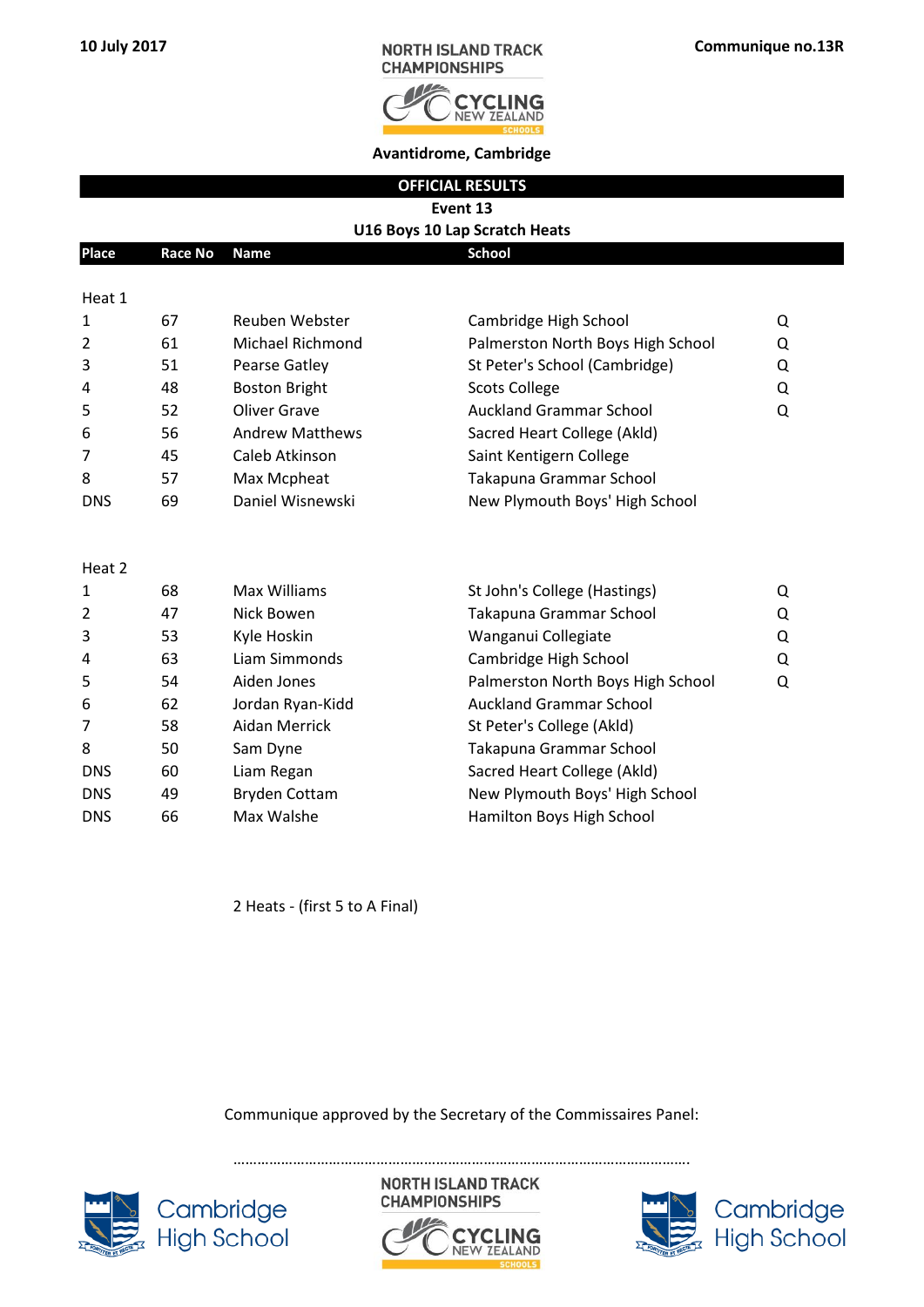

**Avantidrome, Cambridge**

**OFFICIAL RESULTS**

## **U17 Boys 10 Lap Scratch Heats**

| <b>Place</b>   | <b>Race No</b> | Name                          | <b>School</b>                     |   |
|----------------|----------------|-------------------------------|-----------------------------------|---|
| Heat 1         |                |                               |                                   |   |
| $\mathbf{1}$   | 72             | Angus Claasen                 | Palmerston North Boys High School | Q |
| 2              | 98             | Kiaan Watts                   | Hamilton Boys High School         | Q |
| 3              | 90             | <b>Christian Rush</b>         | <b>Auckland Grammar School</b>    | Q |
| 4              | 77             | Lachlan Dickson               | <b>Auckland Grammar School</b>    | Q |
| 5              | 93             | <b>Tait Somervell</b>         | Cambridge High School             | Q |
| 6              | 96             | Callum Walsh                  | Saint Kentigern College           | Q |
| 7              | 76             | <b>Cameron Davies</b>         | Sacred Heart College (Akld)       | Q |
| 8              | 94             | Josh Sturm                    | Cambridge High School             |   |
| 9              | 80             | Louis Hodgkinson              | <b>Scots College</b>              |   |
| 10             | 78             | Jack Edwards                  | Taupo Nui-a-tia College           |   |
| 11             | 87             | <b>Fletcher Pearson-Riley</b> | St Peter's School (Cambridge)     |   |
| 12             | 79             | Alex Fogelberg                | <b>Auckland Grammar School</b>    |   |
| 13             | 92             | Jake Saussey                  | Takapuna Grammar School           |   |
| <b>DNS</b>     | 97             | Fergus Washington-Smith       | Hamilton Boys High School         |   |
| Heat 2         |                |                               |                                   |   |
| 1              | 84             | <b>Cameron Manley</b>         | Saint Kentigern College           | Q |
| $\overline{2}$ | 89             | La'chlan Robertson            | Hamilton Boys High School         | Q |
| 3              | 73             | <b>Patrick Clancy</b>         | Cambridge High School             | Q |
| 4              | 74             | Barnaby Clegg-Shaw            | <b>Auckland Grammar School</b>    | Q |
| 5              | 75             | <b>Ethan Craine</b>           | Palmerston North Boys High School | Q |
| 6              | 95             | Sam Upton                     | Takapuna Grammar School           | Q |
| 7              | 83             | Thomas Mackenzie-Bowie        | St Peter's College (Akld)         | Q |
| 8              | 70             | Campbell Baxter               | <b>Auckland Grammar School</b>    |   |
| 9              | 86             | Haydn Muter                   | Matamata College                  |   |
| 10             | 91             | Ruben Sargent                 | Cambridge High School             |   |
| 11             | 88             | Dylan Reid                    | <b>Wellington College</b>         |   |
| 12             | 81             | Christophe Kerby              | <b>Auckland Grammar School</b>    |   |
| 13             | 82             | <b>Nick Little</b>            | Takapuna Grammar School           |   |
| 14             | 71             | Zachary Cantell-Roberts       | Saint Kentigern College           |   |
|                |                |                               |                                   |   |

2 Heats - (first 7 to A Final, rest to B Final)

#### Communique approved by the Secretary of the Commissaires Panel:



**NORTH ISLAND TRACK CHAMPIONSHIPS** 



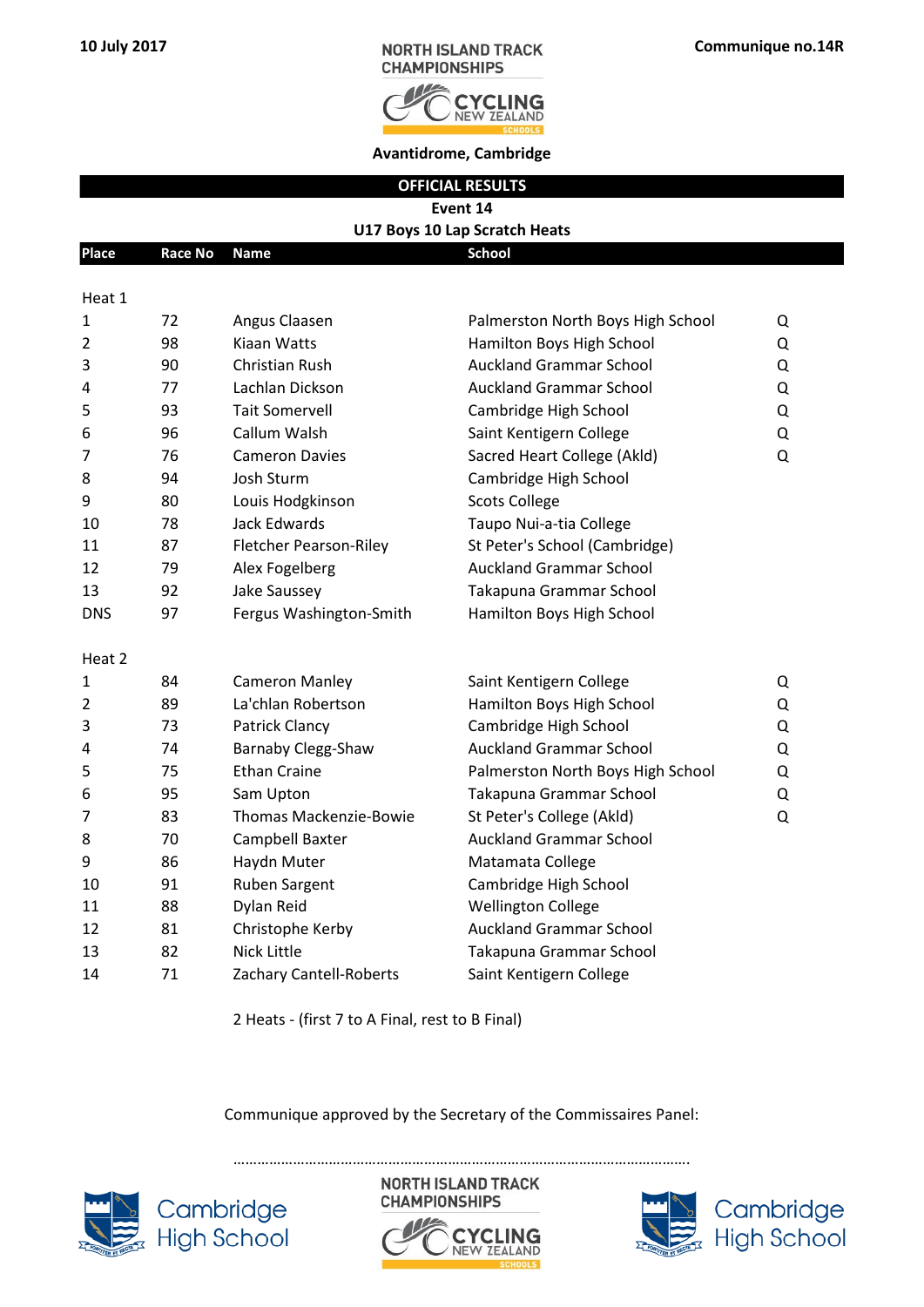

**Avantidrome, Cambridge**

**OFFICIAL RESULTS**

**Event 15**

#### **U15 Boys 3km Points Race Heats**

| Place  | Race No Name |                     | School                            |      |
|--------|--------------|---------------------|-----------------------------------|------|
|        |              |                     |                                   |      |
| Heat 1 |              |                     |                                   |      |
|        | วด           | <b>Ewan Cousins</b> | Palmerston North Roys High School | 18 N |

| <u>д.</u>      | 23 | LWUII CUUJIIIJ     | <u>I dililci stoli inoi tii boys Liigii School</u> | 10 U |
|----------------|----|--------------------|----------------------------------------------------|------|
| $\overline{2}$ | 44 | Joshua Turnbull    | St Patrick's College, Town                         | 8 Q  |
| 3              | 27 | Hamish Coltman     | St Peter's School (Cambridge)                      | 7 Q  |
| 4              | 28 | <b>Ben Connell</b> | Saint Kentigern College                            | 7 Q  |
| -5             | 25 | Jack Carson        | Palmerston North Boys High School                  | 3 Q  |
| 6              | 37 | Kosta Koutsos      | <b>Auckland Grammar School</b>                     | 1 Q  |
| 7              | 38 | Adam Little        | Takapuna Grammar School                            | 0    |
| 8              | 31 | Caleb Falkner      | Palmerston North Boys High School                  | 0    |
| 9              | 23 | Liam Ainsworth     | Palmerston North Boys High School                  | 0    |
| 10             | 34 | Logan Hoskin       | Wanganui Collegiate                                | 0    |
| 11             | 33 | Ethan Herbert      | Hamilton Boys High School                          | 0    |
|                |    |                    |                                                    |      |

#### Heat 2

| 42 | Jacob Rackham         | <b>Auckland Grammar School</b>    | 12 Q |
|----|-----------------------|-----------------------------------|------|
| 26 | Jack Carswell         | St Peter's School (Cambridge)     | 10 Q |
| 35 | Ben Irvine            | Palmerston North Boys High School | 9 Q  |
| 24 | Dra's Caldwell        | Palmerston North Boys High School | 9 Q  |
| 38 | Adam Little           | Takapuna Grammar School           | 3 Q  |
| 32 | Samuel Fraser         | Hamilton Boys High School         | 2 Q  |
| 40 | <b>Thomas Mullins</b> | <b>Auckland Grammar School</b>    | 2    |
| 39 | Fergus Lloyd          | Palmerston North Boys High School | 0    |
| 30 | Hunter Elliott        | Hamilton Boys High School         | 0    |
| 36 | Sam Kavanagh          | Cambridge High School             | 0    |
| 22 | Darcy Ainsworth       | Palmerston North Boys High School | 0    |
| 43 | George Sinnema        | Takapuna Grammar School           | 0    |
|    |                       |                                   |      |

2 Heats - (first 6 to A Final, rest to B Final) Sprint every 4 Laps

Communique approved by the Secretary of the Commissaires Panel:







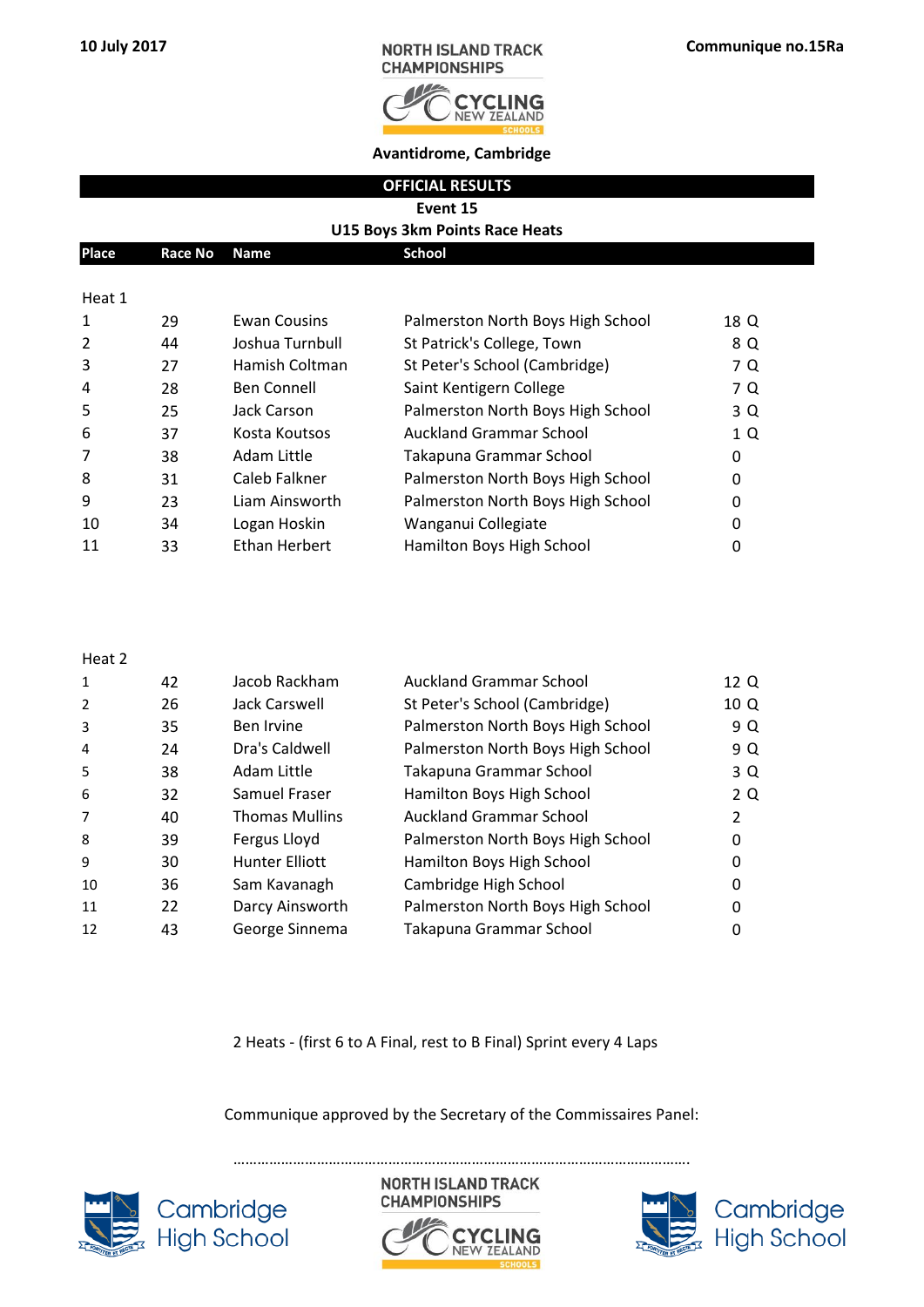

**Avantidrome, Cambridge**

**OFFICIAL RESULTS**

**Event 16**

#### **U16 Boys 3km Points Race Heats**

| <b>Place</b> | Race No Name |               | <b>School</b>         |     |  |
|--------------|--------------|---------------|-----------------------|-----|--|
|              |              |               |                       |     |  |
| Heat 1       |              |               |                       |     |  |
| $\sim$       | <b>CO</b>    | Liam Cimmonde | Cambridge High School | 1 በ |  |

|                | b3. | Liam Simmonds        | Cambridge High School             | ΙU | <u>u</u> |
|----------------|-----|----------------------|-----------------------------------|----|----------|
| 2              | 61  | Michael Richmond     | Palmerston North Boys High School | 10 | Q        |
| 3              | 47  | Nick Bowen           | Takapuna Grammar School           |    | Q        |
| $\overline{4}$ | 62  | Jordan Ryan-Kidd     | <b>Auckland Grammar School</b>    |    | Q        |
| 5              | 48  | <b>Boston Bright</b> | <b>Scots College</b>              | 4  | Q        |
| -6             | 58  | Aidan Merrick        | St Peter's College (Akld)         | 4  |          |
| $\overline{7}$ | 49  | <b>Bryden Cottam</b> | New Plymouth Boys' High School    |    |          |
| 8              | 50  | Sam Dyne             | Takapuna Grammar School           |    |          |
| 9              | 57  | Max Mcpheat          | Takapuna Grammar School           |    |          |
|                |     |                      |                                   |    |          |

#### Heat 2

| 1              | 68 | Max Williams           | St John's College (Hastings)      | 18    | Q |
|----------------|----|------------------------|-----------------------------------|-------|---|
| 2              | 67 | Reuben Webster         | Cambridge High School             | 14    | Q |
| 3              | 52 | Oliver Grave           | <b>Auckland Grammar School</b>    |       | Q |
| $\overline{4}$ | 56 | <b>Andrew Matthews</b> | Sacred Heart College (Akld)       | 4     | Q |
| 5              | 51 | Pearse Gatley          | St Peter's School (Cambridge)     | 3     | Q |
| 6              | 53 | Kyle Hoskin            | Wanganui Collegiate               | 3     |   |
| $\overline{7}$ | 54 | Aiden Jones            | Palmerston North Boys High School | 0     |   |
| 8              | 69 | Daniel Wisnewski       | New Plymouth Boys' High School    | $-20$ |   |
| <b>DNF</b>     | 45 | Caleb Atkinson         | Saint Kentigern College           |       |   |
|                |    |                        |                                   |       |   |

2 Heats - (first 5 to A Final, rest to B Final) Sprint every 4 Laps

Communique approved by the Secretary of the Commissaires Panel:



**NORTH ISLAND TRACK CHAMPIONSHIPS**